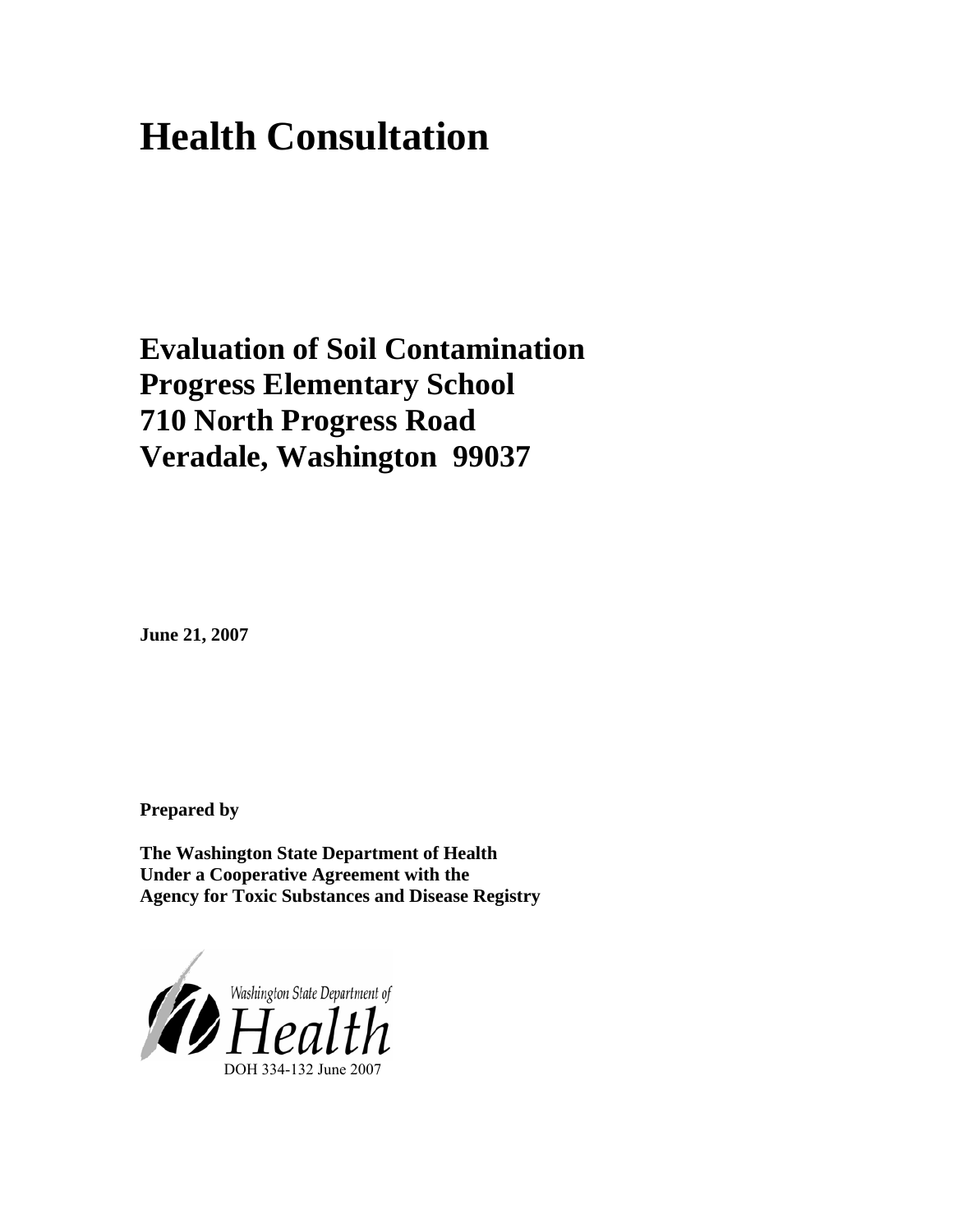## **Foreword**

The Washington State Department of Health (DOH) has prepared this health consultation in cooperation with the Agency for Toxic Substances and Disease Registry (ATSDR). ATSDR is part of the U.S. Department of Health and Human Services and is the principal federal public health agency responsible for health issues related to hazardous waste. This health consultation was prepared in accordance with methodologies and guidelines developed by ATSDR.

The purpose of this health consultation is to identify and prevent harmful human health effects resulting from exposure to hazardous substances in the environment. Health consultations focus on specific health issues so that DOH can respond to requests from concerned residents or agencies for health information on hazardous substances. DOH evaluates sampling data collected from a hazardous waste site, determines whether exposures have occurred or could occur, reports any potential harmful effects, and recommends actions to protect public health. The findings in this report are relevant to conditions at the site during the time of this health consultation, and should not necessarily be relied upon if site conditions or land use changes in the future.

For additional information or questions regarding DOH or the contents of this health consultation, please call the health advisor who prepared this document:

Elmer Diaz Washington State Department of Health Office of Environmental Health Assessments P.O. Box 47846 Olympia, WA 98504-7846 (360) 236-3357 1-877-485-7316 Website: [www.doh.wa.gov/consults](http://www.doh.wa.gov/consults)

For people with disabilities, this document is available on request in other formats. To submit a request, please call 1-800-525-0127 (TTY/TDD call 711).

For more information about ATSDR, contact the ATSDR Information Center at 1-888- 422-8737 or visit the agency's Web site: www.atsdr.cdc.gov/.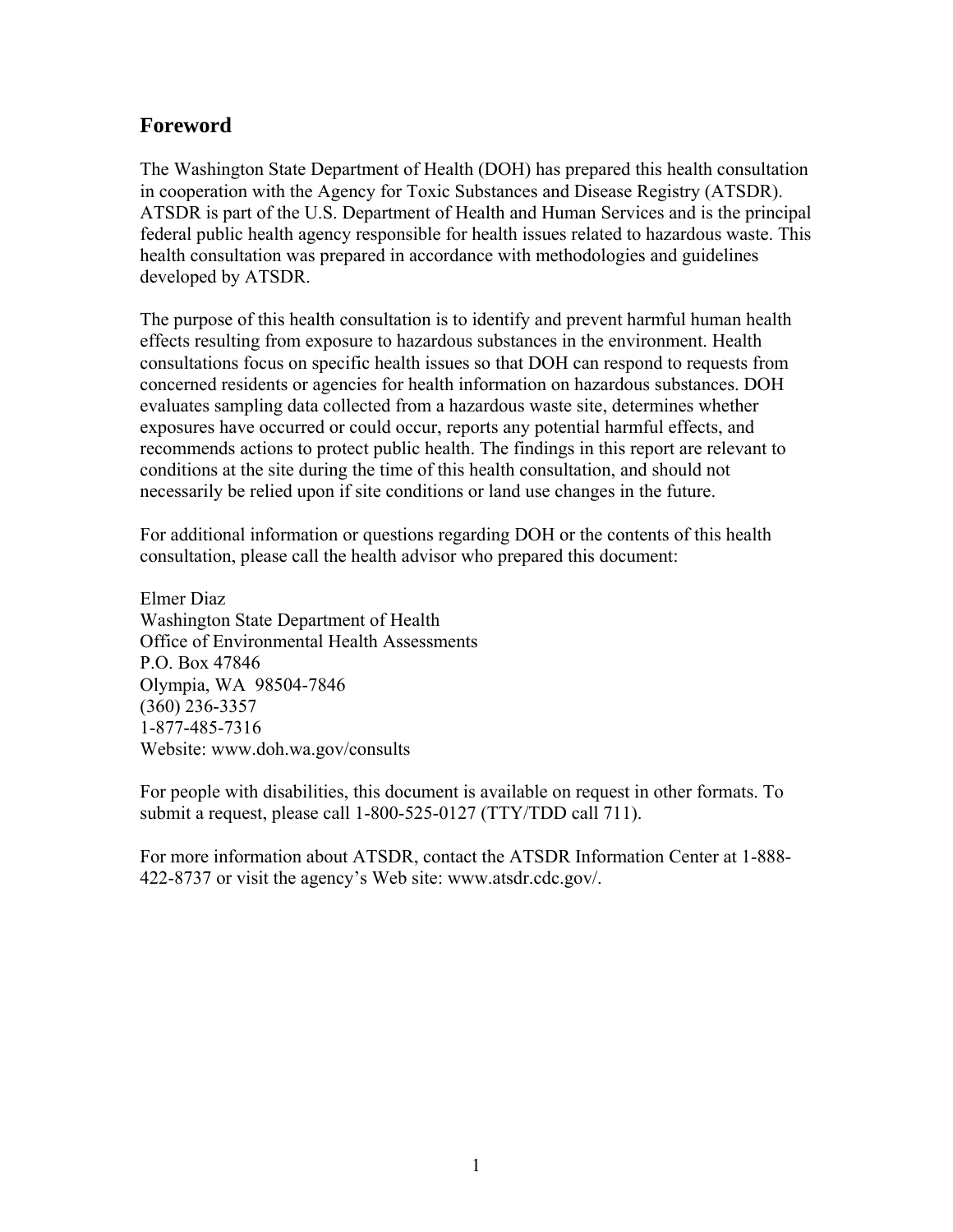## **Glossary**

| Acute                                                                               | Occurring over a short time [compare with chronic].                                                                                                                                                                                                                                                                                                                                  |
|-------------------------------------------------------------------------------------|--------------------------------------------------------------------------------------------------------------------------------------------------------------------------------------------------------------------------------------------------------------------------------------------------------------------------------------------------------------------------------------|
| <b>Agency for Toxic</b><br><b>Substances and Disease</b><br><b>Registry (ATSDR)</b> | The principal federal public health agency involved with hazardous waste<br>issues, responsible for preventing or reducing the harmful effects of<br>exposure to hazardous substances on human health and quality of life.<br>ATSDR is part of the U.S. Department of Health and Human Services.                                                                                     |
| Absolute bioavailability                                                            | Is the amount of a substance entering the blood via a particular route of<br>exposure (e.g., gastrointestinal) divided by the total amount administered<br>(e.g., soil lead ingested).                                                                                                                                                                                               |
| <b>Bioavailability</b>                                                              | The fraction of lead or arsenic that is absorbed and enters the blood by<br>whatever portal-of-entry compared with the total amount of lead or arsenic<br>acquired.                                                                                                                                                                                                                  |
| <b>Cancer Risk Evaluation</b><br>Guide (CREG)                                       | The concentration of a chemical in air, soil or water that is expected to<br>cause no more than one excess cancer in a million persons exposed over a<br>lifetime. The CREG is a comparison value used to select contaminants of<br>potential health concern and is based on the <i>cancer slope factor</i> (CSF).                                                                   |
| <b>Cancer Slope Factor</b>                                                          | A number assigned to a cancer causing chemical that is used to estimate its<br>ability to cause cancer in humans.                                                                                                                                                                                                                                                                    |
| Carcinogen                                                                          | Any substance that causes cancer.                                                                                                                                                                                                                                                                                                                                                    |
| <b>Chronic</b>                                                                      | Occurring over a long time (more than 1 year) [compare with <b>acute</b> ].                                                                                                                                                                                                                                                                                                          |
| <b>Comparison value</b>                                                             | Calculated concentration of a substance in air, water, food, or soil that is<br>unlikely to cause harmful (adverse) health effects in exposed people. The<br>CV is used as a screening level during the public health assessment<br>process. Substances found in amounts greater than their CVs might be<br>selected for further evaluation in the public health assessment process. |
| Contaminant                                                                         | A substance that is either present in an environment where it does not<br>belong or is present at levels that might cause harmful (adverse) health<br>effects.                                                                                                                                                                                                                       |
| <b>Dermal Contact</b>                                                               | Contact with (touching) the skin (see route of exposure).                                                                                                                                                                                                                                                                                                                            |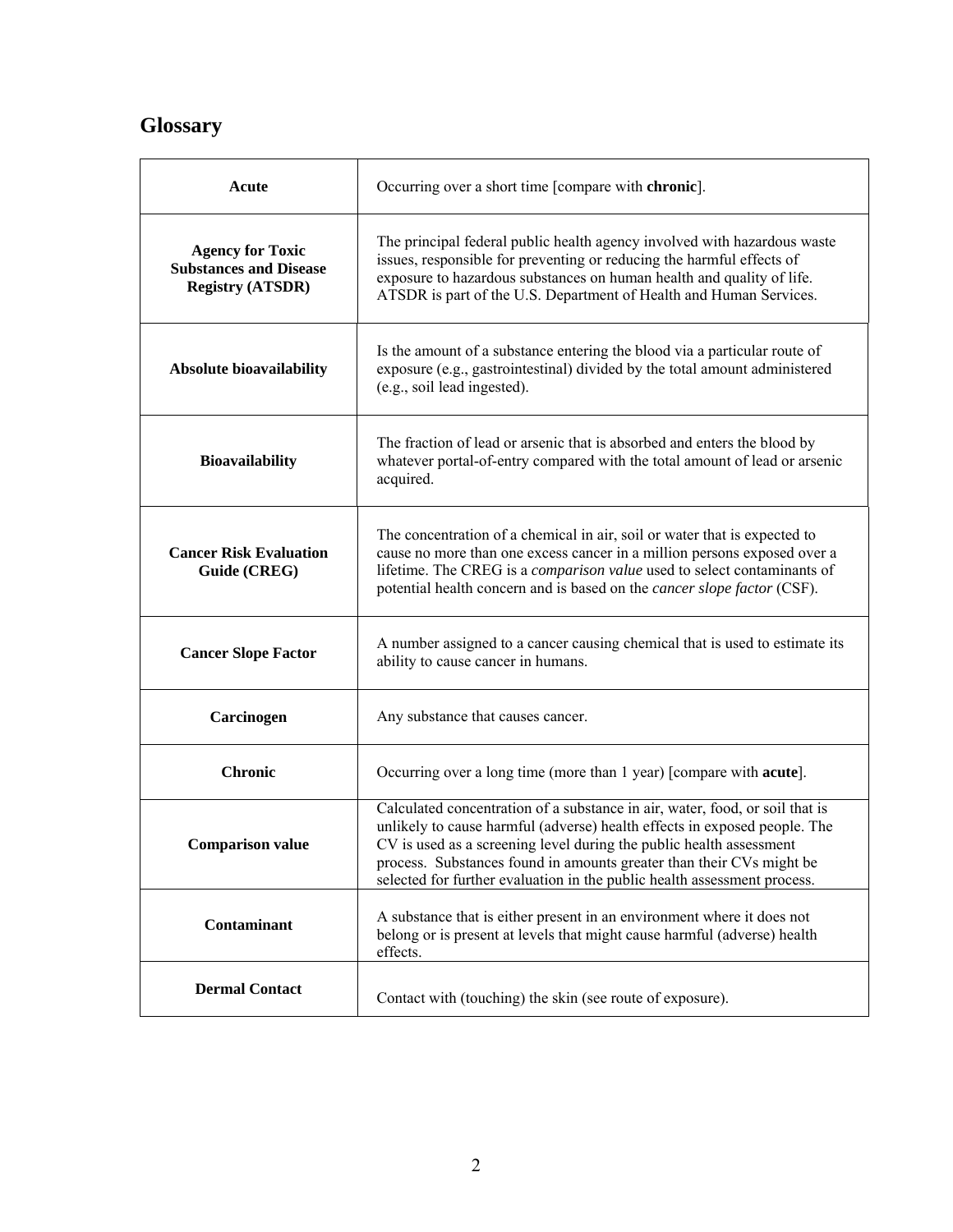| <b>Dose</b><br>(for chemicals that are not<br>radioactive)      | The amount of a substance to which a person is exposed over some time<br>period. Dose is a measurement of exposure. Dose is often expressed as<br>milligram (amount) per kilogram (a measure of body weight) per day (a<br>measure of time) when people eat or drink contaminated water, food, or<br>soil. In general, the greater the dose, the greater the likelihood of an effect.<br>An "exposure dose" is how much of a substance is encountered in the<br>environment. An "absorbed dose" is the amount of a substance that<br>actually got into the body through the eyes, skin, stomach, intestines, or<br>lungs. |  |  |  |
|-----------------------------------------------------------------|---------------------------------------------------------------------------------------------------------------------------------------------------------------------------------------------------------------------------------------------------------------------------------------------------------------------------------------------------------------------------------------------------------------------------------------------------------------------------------------------------------------------------------------------------------------------------------------------------------------------------|--|--|--|
| <b>Environmental Media</b><br><b>Evaluation Guide</b><br>(EMEG) | A concentration in air, soil, or water below which adverse non-cancer<br>health effects are not expected to occur. The EMEG is a comparison value<br>used to select contaminants of potential health concern and is based on<br>ATSDR's minimal risk level (MRL).                                                                                                                                                                                                                                                                                                                                                         |  |  |  |
| <b>Environmental Protection</b><br><b>Agency (EPA)</b>          | United States Environmental Protection Agency.                                                                                                                                                                                                                                                                                                                                                                                                                                                                                                                                                                            |  |  |  |
| <b>Exposure</b>                                                 | Contact with a substance by swallowing, breathing, or touching the skin or<br>eyes. Exposure may be short-term [acute exposure], of intermediate<br>duration, or long-term [chronic exposure].                                                                                                                                                                                                                                                                                                                                                                                                                            |  |  |  |
| <b>Geographic information</b><br>system (GIS)                   | A mapping system that uses computers to collect, store, manipulate,<br>analyze, and display data. For example, GIS can show the concentration of<br>a contamination within a community in relation to points of reference such<br>as streets and homes.                                                                                                                                                                                                                                                                                                                                                                   |  |  |  |
| <b>Hazardous</b> substance                                      | Any material that poses a threat to public health and/or the environment.<br>Typical hazardous substances are materials that are toxic, corrosive,<br>ignitable, explosive, or chemically reactive.                                                                                                                                                                                                                                                                                                                                                                                                                       |  |  |  |
| <b>Ingestion</b>                                                | The act of swallowing something through eating, drinking, or mouthing<br>objects. A hazardous substance can enter the body this way [see route of<br>exposure].                                                                                                                                                                                                                                                                                                                                                                                                                                                           |  |  |  |
| <b>Ingestion rate</b>                                           | The amount of an environmental medium that could be ingested typically<br>on a daily basis. Units for IR are usually liter/day for water, and mg/day for<br>soil.                                                                                                                                                                                                                                                                                                                                                                                                                                                         |  |  |  |
| <b>Inhalation</b>                                               | The act of breathing. A hazardous substance can enter the body this way<br>[see route of exposure].                                                                                                                                                                                                                                                                                                                                                                                                                                                                                                                       |  |  |  |
| Inorganic                                                       | Compounds composed of mineral materials, including elemental salts and<br>metals such as iron, aluminum, mercury, and zinc.                                                                                                                                                                                                                                                                                                                                                                                                                                                                                               |  |  |  |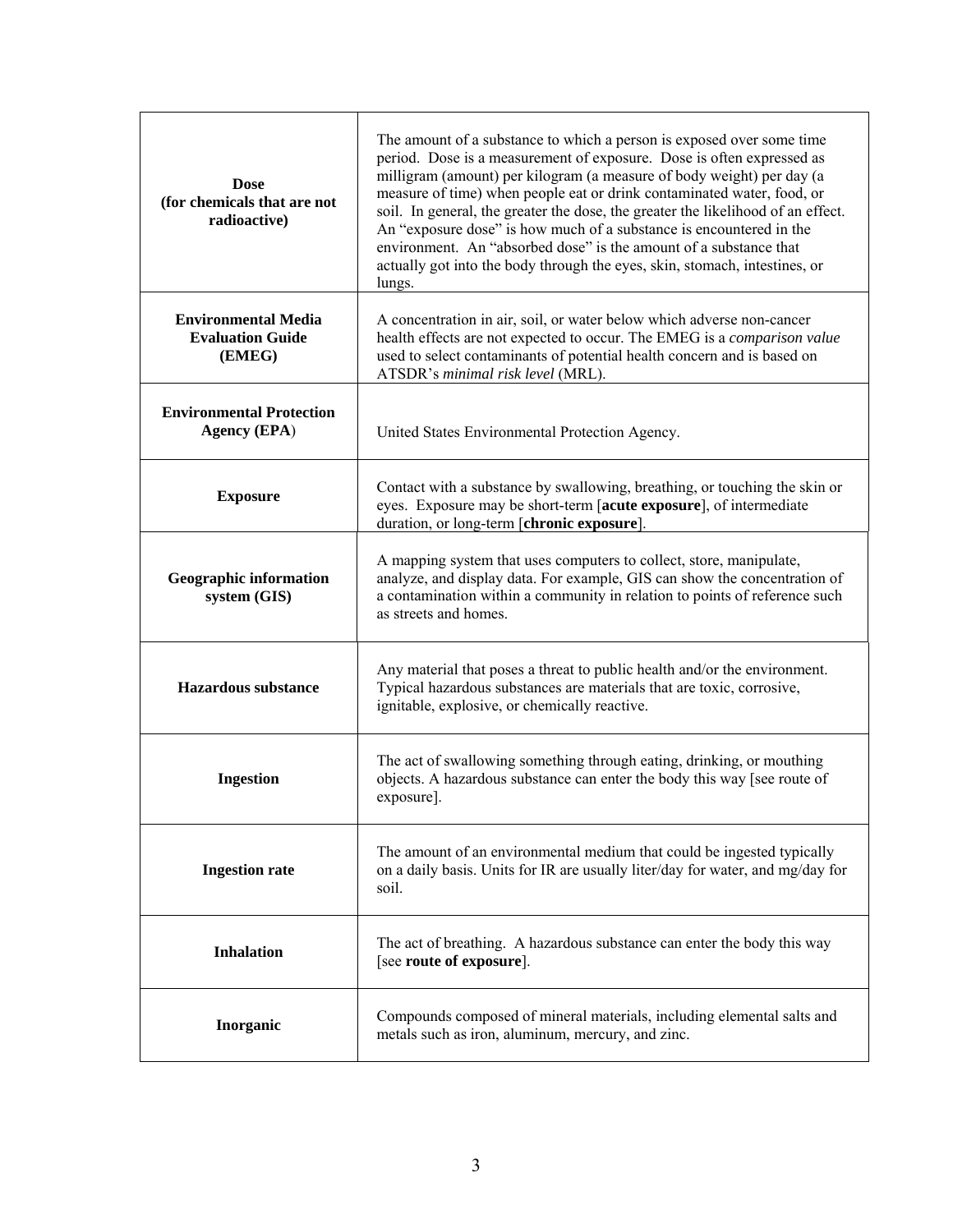| <b>Lowest Observed Adverse</b><br><b>Effect Level (LOAEL)</b> | The lowest tested dose of a substance that has been reported to cause<br>harmful (adverse) health effects in people or animals.                                                                                                                                                                                                                                                                                                       |
|---------------------------------------------------------------|---------------------------------------------------------------------------------------------------------------------------------------------------------------------------------------------------------------------------------------------------------------------------------------------------------------------------------------------------------------------------------------------------------------------------------------|
| <b>Maximum Contaminant</b><br>Level (MCL)                     | A drinking water regulation established by the federal Safe Drinking Water<br>Act. It is the maximum permissible concentration of a contaminant in water<br>that is delivered to the free flowing outlet of the ultimate user of a public<br>water system. MCLs are enforceable standards.                                                                                                                                            |
| Media                                                         | Soil, water, air, plants, animals, or any other part of the environment that<br>can contain contaminants                                                                                                                                                                                                                                                                                                                              |
| <b>Minimal Risk Level</b><br>(MRL)                            | An ATSDR estimate of daily human exposure to a hazardous substance at<br>or below which that substance is unlikely to pose a measurable risk of<br>harmful (adverse), noncancerous effects. MRLs are calculated for a route<br>of exposure (inhalation or oral) over a specified time period (acute,<br>intermediate, or chronic). MRLs should not be used as predictors of<br>harmful (adverse) health effects [see reference dose]. |
| <b>Model Toxics Control Act</b><br>(MTCA)                     | The hazardous waste cleanup law for Washington State.                                                                                                                                                                                                                                                                                                                                                                                 |
| <b>No Observed Adverse</b><br><b>Effect Level (NOAEL)</b>     | The highest tested dose of a substance that has been reported to have no<br>harmful (adverse) health effects on people or animals.                                                                                                                                                                                                                                                                                                    |
| No apparent public health<br>hazard                           | A category used in ATSDR's public health assessment documents for sites<br>where people have never and will never come into contact with harmful<br>amounts of site-related substances.                                                                                                                                                                                                                                               |
| <b>Oral Reference Dose</b><br>(RfD)                           | An amount of chemical ingested into the body (i.e., dose) below which<br>health effects are not expected. RfDs are published by EPA.                                                                                                                                                                                                                                                                                                  |
| Organic                                                       | Compounds composed of carbon, including materials such as solvents, oils,<br>and pesticides that are not easily dissolved in water.                                                                                                                                                                                                                                                                                                   |
| Parts per billion<br>(ppb)/Parts per million<br>(ppm)         | Units commonly used to express low concentrations of contaminants. For<br>example, 1 ounce of trichloroethylene (TCE) in 1 million ounces of water<br>is 1 ppm. 1 ounce of TCE in 1 billion ounces of water is 1 ppb. If one drop<br>of TCE is mixed in a competition size swimming pool, the water will<br>contain about 1 ppb of TCE.                                                                                               |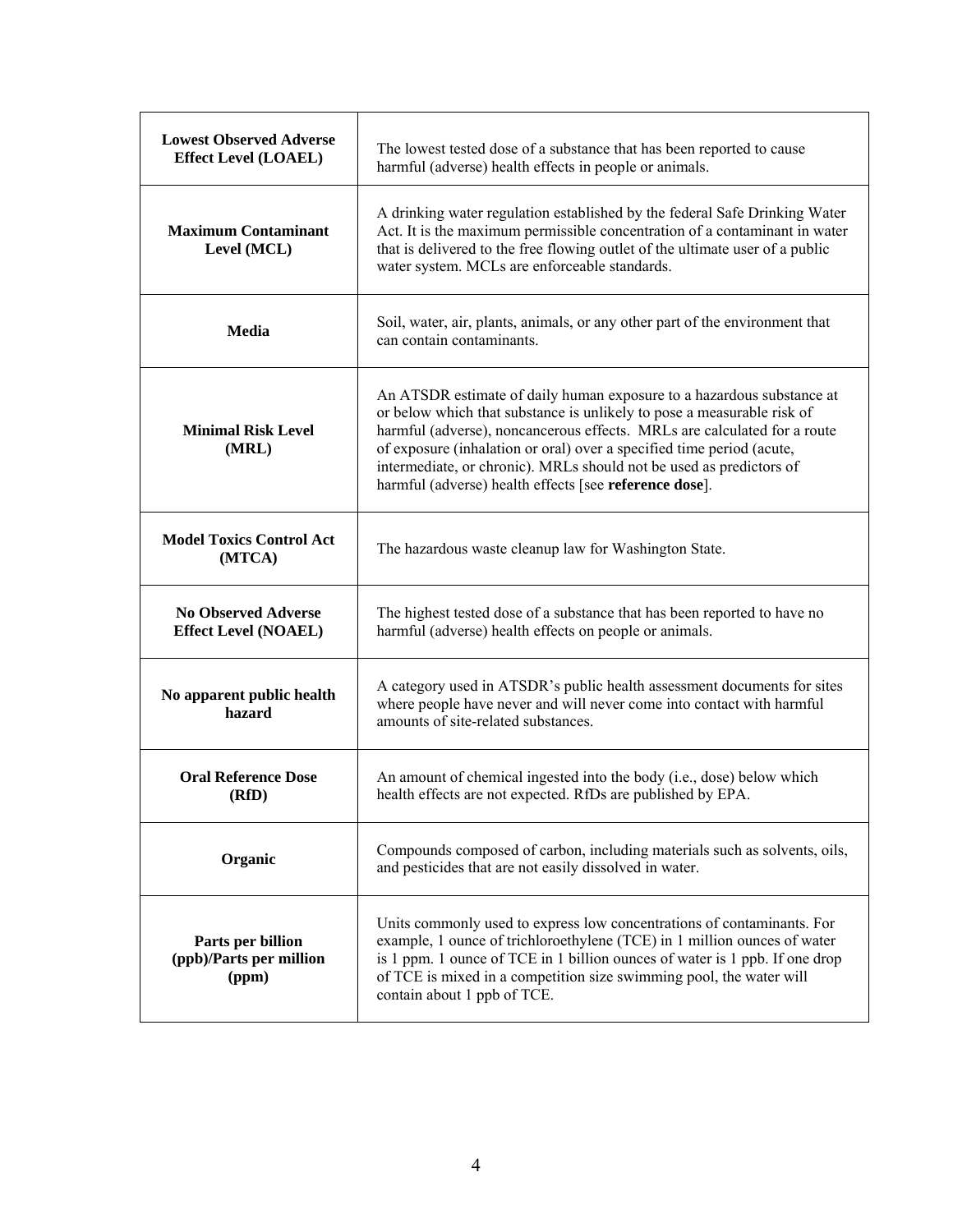| <b>Reference Dose Media</b><br><b>Evaluation Guide</b><br>(RMEG) | A concentration in air, soil, or water below which adverse non-cancer<br>health effects are not expected to occur. The EMEG is a <i>comparison value</i><br>used to select contaminants of potential health concern and is based on<br>EPA's oral reference dose (RfD). |
|------------------------------------------------------------------|-------------------------------------------------------------------------------------------------------------------------------------------------------------------------------------------------------------------------------------------------------------------------|
| Route of exposure                                                | The way people come into contact with a hazardous substance. Three<br>routes of exposure are breathing [inhalation], eating or drinking [ingestion],<br>or contact with the skin [dermal contact].                                                                      |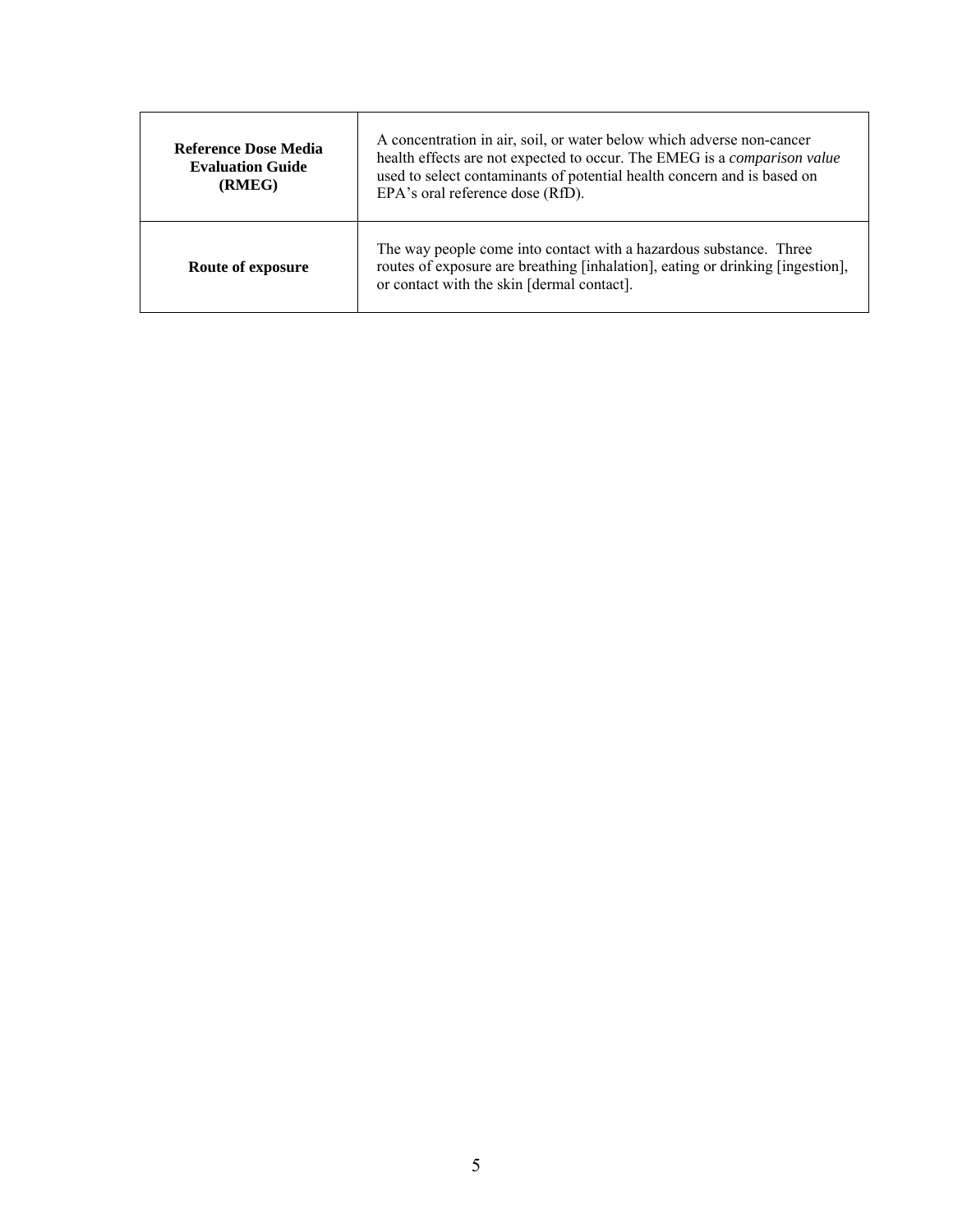#### **Summary**

This health consultation was prepared at the request of the Washington State Department of Ecology (Ecology) and the Spokane Regional Health District (SRHD) for Progress Elementary School. The purpose of this health consultation was to evaluate whether contaminants found in school playground soils pose a health concern to children and residents in the nearby community. The results of this evaluation indicate that health risks from this exposure are expected to be relatively low.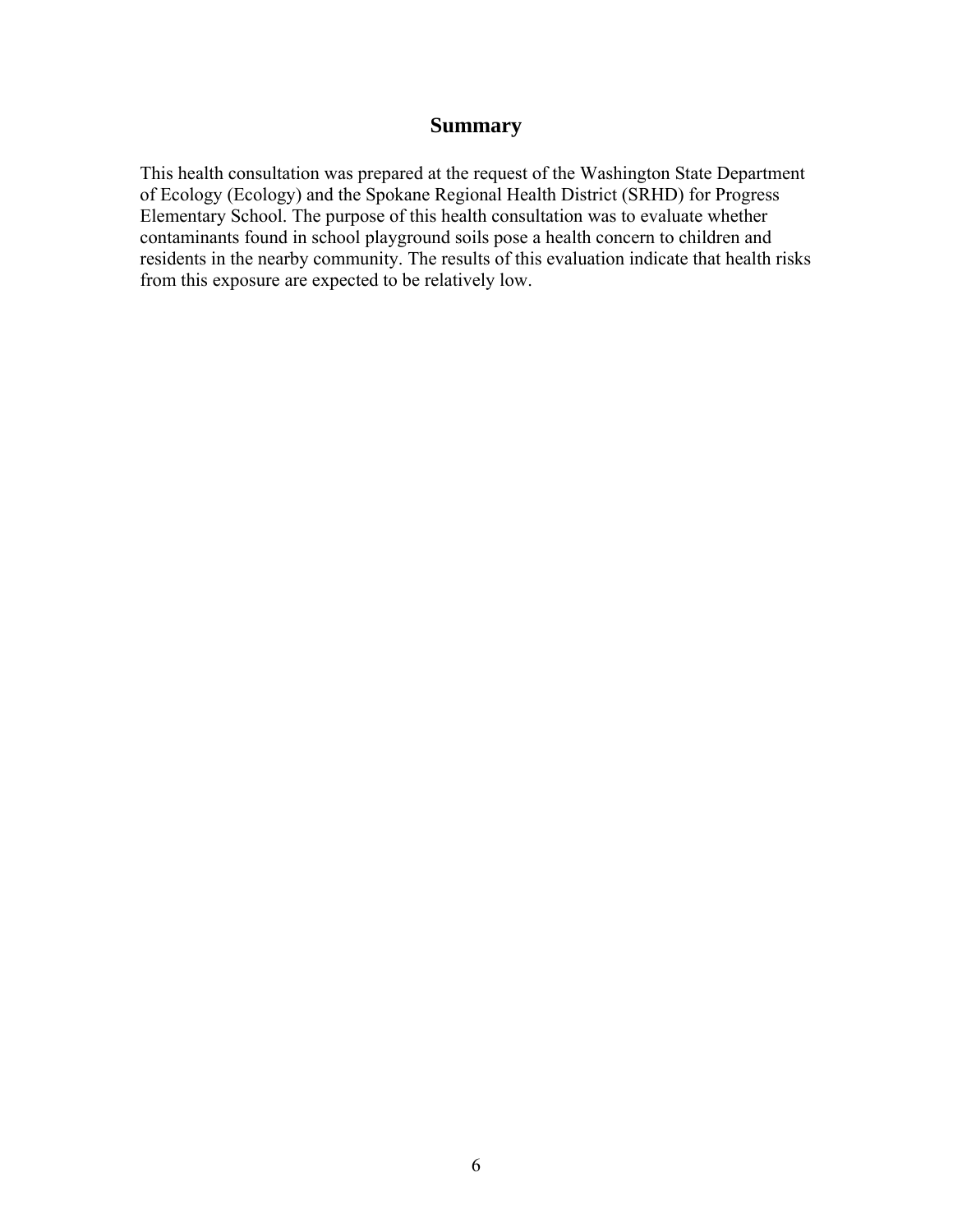## **Purpose**

The Washington State Department of Health (DOH) prepared this health consultation at the request of the Washington State Department of Ecology (Ecology) and the Spokane Regional Health District (SRHD) for Progress Elementary School. The purpose of this health consultation is to evaluate whether contaminants found in school playground soils pose a health concern to children and residents in the nearby community. DOH prepares health consultations under a cooperative agreement with the Agency for Toxic Substances and Disease Registry (ATSDR).

## **Background and Statement of Issues**

Elevated concentrations of arsenic (As) and lead (Pb) exist in soil from historical (pre 1948) use of lead arsenate pesticide, particularly in apple and pear orchards in Eastern Washington.<sup>1</sup> Moderate levels of lead and arsenic are present in soils of Progress Elementary School, Spokane - Washington.

The Progress Elementary School is located in a residential area on the North East of the Spokane Valley, Spokane County, Washington (Figure 2). There are a total of 309 students in the Progress Elementary School (Kindergarten through grades 5, the age range corresponds to 5 to 12 years old). The Central Valley School District owns this property, which historically was used as an orchard land where pesticides containing lead and arsenic were used. The school yard consists of several play areas, sport fields, landscaped grounds, and parking/access areas. Play areas are generally well-maintained, with good grass cover, gravel, or other barrier to native soil (Figure 3).

Composite surface soil sampling (0-18 inches) at Progress Elementary School was conducted on April 5, 2005, and confirmatory sampling on June 23, 2005, by the state Department of Ecology and Spokane Regional Heath District. Samples collected from the school playgrounds were analyzed by Inductively Coupled Plasma (ICP) – laboratory analysis for total metals by two state certified analytical laboratories. Soil lead and arsenic concentrations were above background levels in both surface and subsurface samples. DOH used mean and UCL 95 percent values of Pb and As from both sampling dates to assess children's exposure to contaminated soils at Progress Elementary School.

Ecology's interim action levels (IALs) apply to low-to-moderate level soil contamination dispersed over a large geographic area covering several hundred acres to many square miles. For schools, childcare centers, and residential land uses, in general, Ecology considers total arsenic concentrations of between 20 and 100 milligrams per kilogram (mg/kg) and total lead concentrations of between 250 and 500 mg/kg to be within the low-to-moderate range. $\frac{1}{1}$ 

Concentrations from  $0 - 18$  inches were selected for assessment rather than data from other depths for several reasons. Soil samples were obtained by removing the sod cover and obtaining a sample from a depth of 0-6 inches and another at 12-18 inches. The distribution of contaminants in the school's playgrounds is not homogeneous across the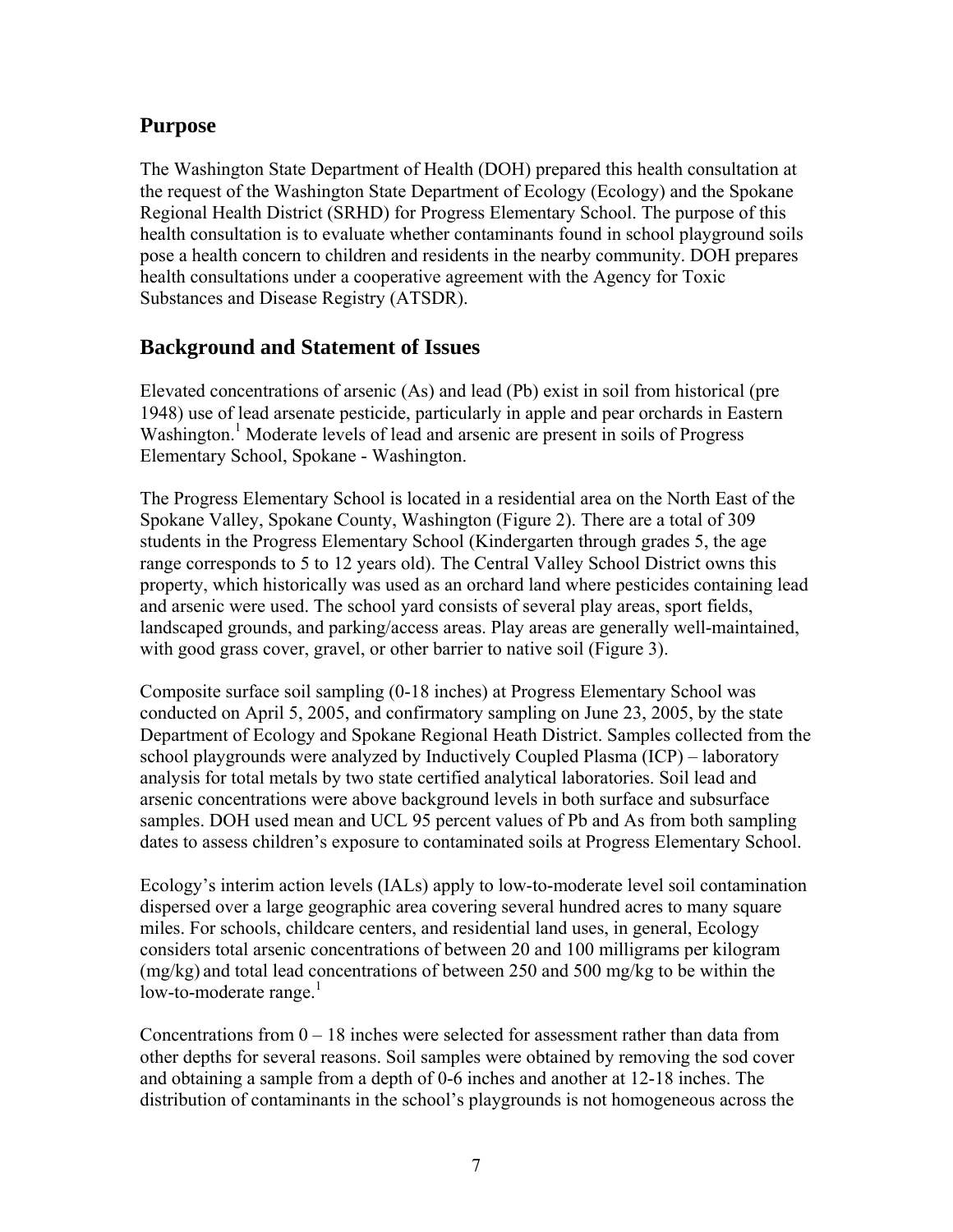site with some hot spots found throughout the area in surface and sub-surface soil. Also, the distribution of contaminant concentrations varied with depth from site to site, with some areas having higher concentrations at the surface and others with higher concentrations at lower depths.

The redistribution of surface-applied Pb and As within orchard soils is limited; decades after the application of arsenical pesticides, the highest concentrations of Pb and As generally remain in the top 10 inches of contaminated soils. Thus, samples composited over the  $0 - 18$  inch depth are likely to reflect exposure conditions at this site considering uncertainties associated with contaminant distribution. Figure 1 shows mean sample distribution of lead and arsenic at Progress Elementary School.

## **Discussion**

Lead is below the Washington state MTCA Method A soil cleanup and Ecology's IALs, and arsenic mean soil concentration exceeds MTCA at 51 sampling locations (Table 1). This discussion will focus on potential health impacts from exposure to arsenic in soil at Progress Elementary School.

**Figure 1.** Mean sampling distribution at different depths, Progress Elementary School, Spokane, Washington.



Table 1 shows a screening table for contaminants detected in Progress Elementary School.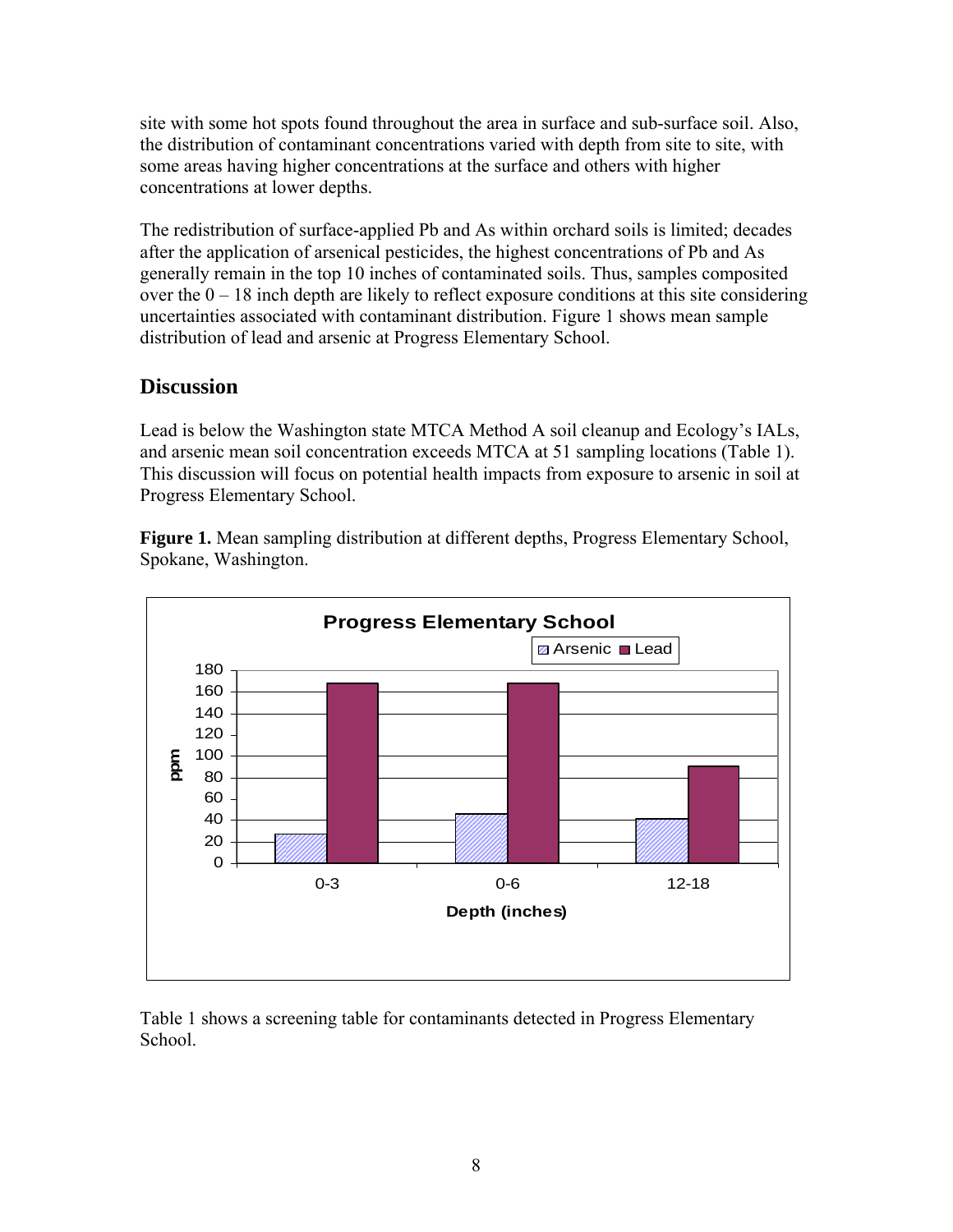**Table 1.** Range values of contaminants detected in soil and their respective comparison values (CV) at Progress Elementary School, Spokane, Washington.

| <b>Contaminant</b> | N  | <b>Range</b><br>in<br>(mg/k)<br>$\bf{g})$ | 95%<br><b>UCL</b><br>(mg/kg) | <b>Mean</b><br>(mg/k)<br>g) | Non-<br><b>Cancer</b><br>CV<br>(mg/kg) | <b>Cancer</b><br>C <sub>V</sub><br>(mg/kg) | <b>MTCA</b><br><b>Method</b><br>A<br>cleanup<br><b>levels</b><br>(mg/kg) | <b>Ecology</b><br><b>Interim</b><br><b>Action</b><br><b>Levels</b><br>(mg/kg) |
|--------------------|----|-------------------------------------------|------------------------------|-----------------------------|----------------------------------------|--------------------------------------------|--------------------------------------------------------------------------|-------------------------------------------------------------------------------|
| Lead               | 59 | $9.4 -$<br>643                            | 169.5                        | 139.3                       | <b>NA</b>                              | $NA^c$                                     | 250                                                                      | 500                                                                           |
| Arsenic            | 59 | $14.3 -$<br>106                           | 44.1                         | 39.6                        | $20^{\circ}$                           | $0.5^{\rm b}$                              | 20                                                                       | 100                                                                           |

a EMEG – ATSDR's Reference Dose Media Evaluation Guide (child)

b CREG – ATSDR's Cancer Risk Evaluation Guide (child)

 $\degree$  Lead and lead compounds are reasonably anticipated to be human carcinogen  $\degree$ 

NA – Not applicable

Arsenic is the only identified contaminant of concern at Progress Elementary School. At many locations on the property, levels of arsenic exceeded the ATSDR health comparison values for arsenic (20 mg/kg for non-cancer and 0.5 mg/kg for cancer values), and the MTCA Method A cleanup levels for unrestricted land use (i.e., 20 mg/kg for arsenic). Arsenic levels did not exceed Ecology's interim action levels for schools (i.e., 100 mg/kg for arsenic) (Table 1). Contaminant concentrations exceeding these comparison values do not necessarily pose health threats but are evaluated further to determine whether they are at levels of human health concern.

No comprehensive study has been undertaken to find the levels or extent of contamination in soil on properties currently and formerly used as orchards in Spokane. Studies to correlate health problems in children with lead and arsenic exposure from old orchard lands have not been conducted.

#### *Current exposures to Lead and Arsenic at Progress School*

The presence of chemicals above cleanup levels does not necessarily represent a threat to public health. People must be exposed to the chemicals which must enter the body before they can cause harm. Potential exposure pathways are inhalation, ingestion, and dermal absorption (through the skin). Metals are not readily absorbed through the skin, so dermal absorption of lead and arsenic is not a significant concern at the concentrations found at Progress Elementary School. Ingestion of contaminated soil is expected to be the primary route of exposure for metals, particularly with young children. Metals in dust or soil can be ingested accidentally by hand-to-mouth activity. Pica behavior, that is, intentionally eating non-food items, may increase this exposure for some children. Pica is most common in children 1 to 2 years old, but some older children and adults also have the behavior. The potential for high levels of lead and arsenic in dust from old orchard land is not just limited to the school property, but is also possible at residences in the area.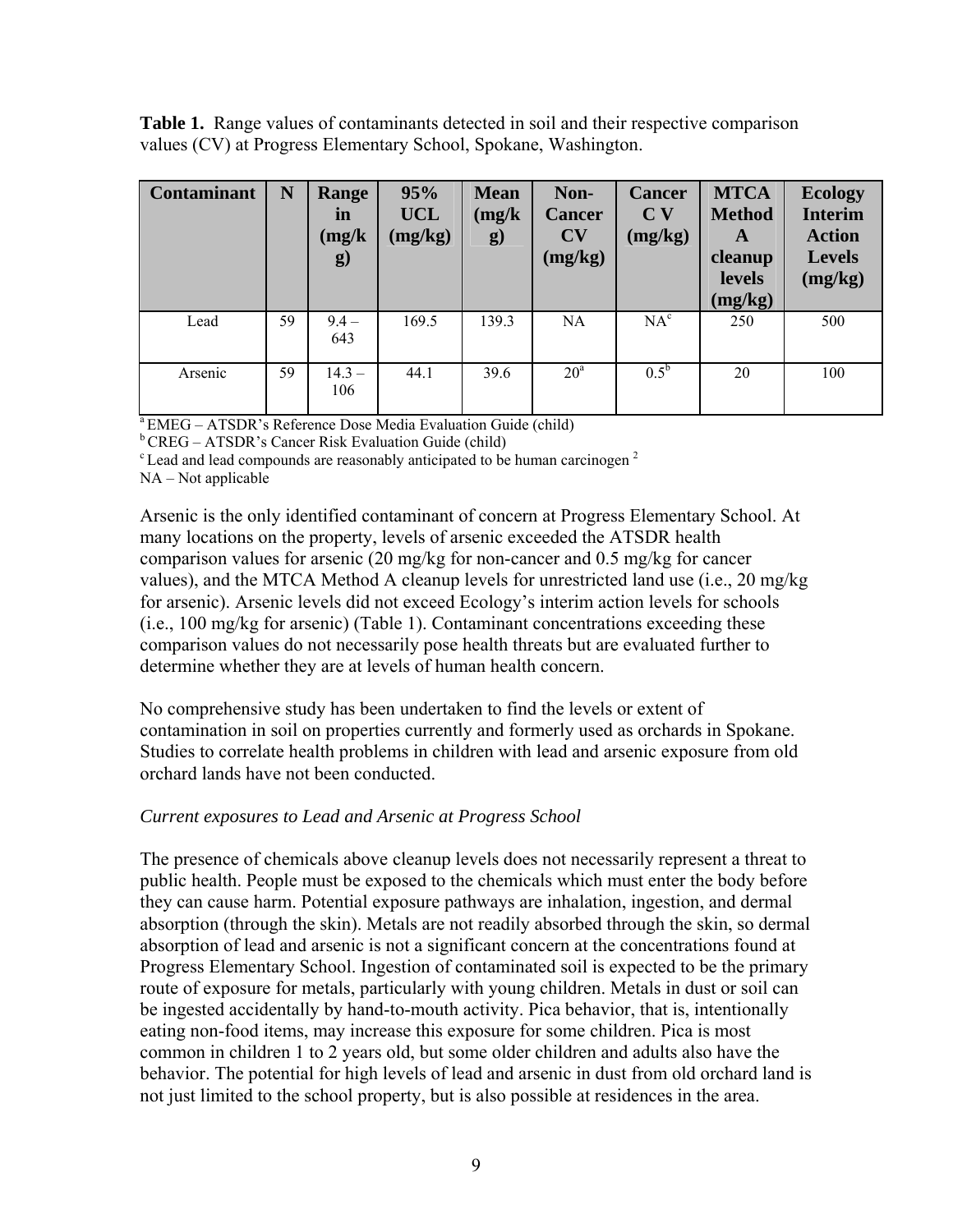Ingestion or inhalation of wind-blown soil or dust are additional pathways of exposure to lead and arsenic in the Spokane Valley area. Children are considered a sensitive population because they tend to ingest more soil and dust than adults and because they tend to absorb more of the lead they ingest.

The risk of harm depends on the amount and type of exposure people have to the lead and arsenic. At Progress Elementary School exposures are difficult to estimate, because they are influenced by children's behaviors and by the levels of contaminants at areas where children spend time, neither of which have been characterized very well. When such uncertainties exist, it is common practice to estimate exposures using the 95 percent upper confidence limit (95 percent UCL) of the mean of the measured sample concentrations in order to protect public health. An alternative is to use the mean of the measured sample concentrations, but that may not reliably reflect the full extent of the exposure for many children. For Progress Elementary School, risks will be calculated for both the mean and the 95 percent UCL of arsenic.

Using the 95 percent UCL instead of the mean value is considered acceptable in this case, because of the uncertainty regarding arsenic and lead levels surrounding the school fields.

While grass cover cannot be considered an adequate long-term barrier to exposure, it is expected to provide some exposure reduction until a long-term solution is implemented for this site (i.e., removal of most of the contaminated soil).

#### *Past exposures at Progress Elementary School*

Incidental ingestion of contaminated surface soil is the predominant lead and arsenic exposure pathway at contaminated playgrounds in the school. An additional exposure pathway of lead and arsenic is also the inhalation of wind-blown soil or dust from the school playgrounds. It is unknown whether past exposures (incidental or inhalation) have occurred at Progress Elementary School. Nonetheless, if conditions were similar today or worse, past exposure could have occurred. The DOH is not aware of past school playground conditions to determine whether past exposure has occurred.

#### **Chemical specific toxicity**

#### **Arsenic**

Arsenic is a naturally occurring element in the earth's soil. Background soil arsenic concentration in the Spokane Basin ranges from 1.13 mg/kg to 10.32 mg/kg.<sup>3</sup> EPA classifies the inorganic form of arsenic as a human carcinogen. Ingested arsenic is typically absorbed by the intestines and enters the bloodstream where it is distributed throughout the body. Inhaled arsenic is quickly absorbed by the lungs and enters the bloodstream. Arsenic is poorly absorbed through the skin, so skin contact with contaminated soil is not normally an important pathway for harmful exposure.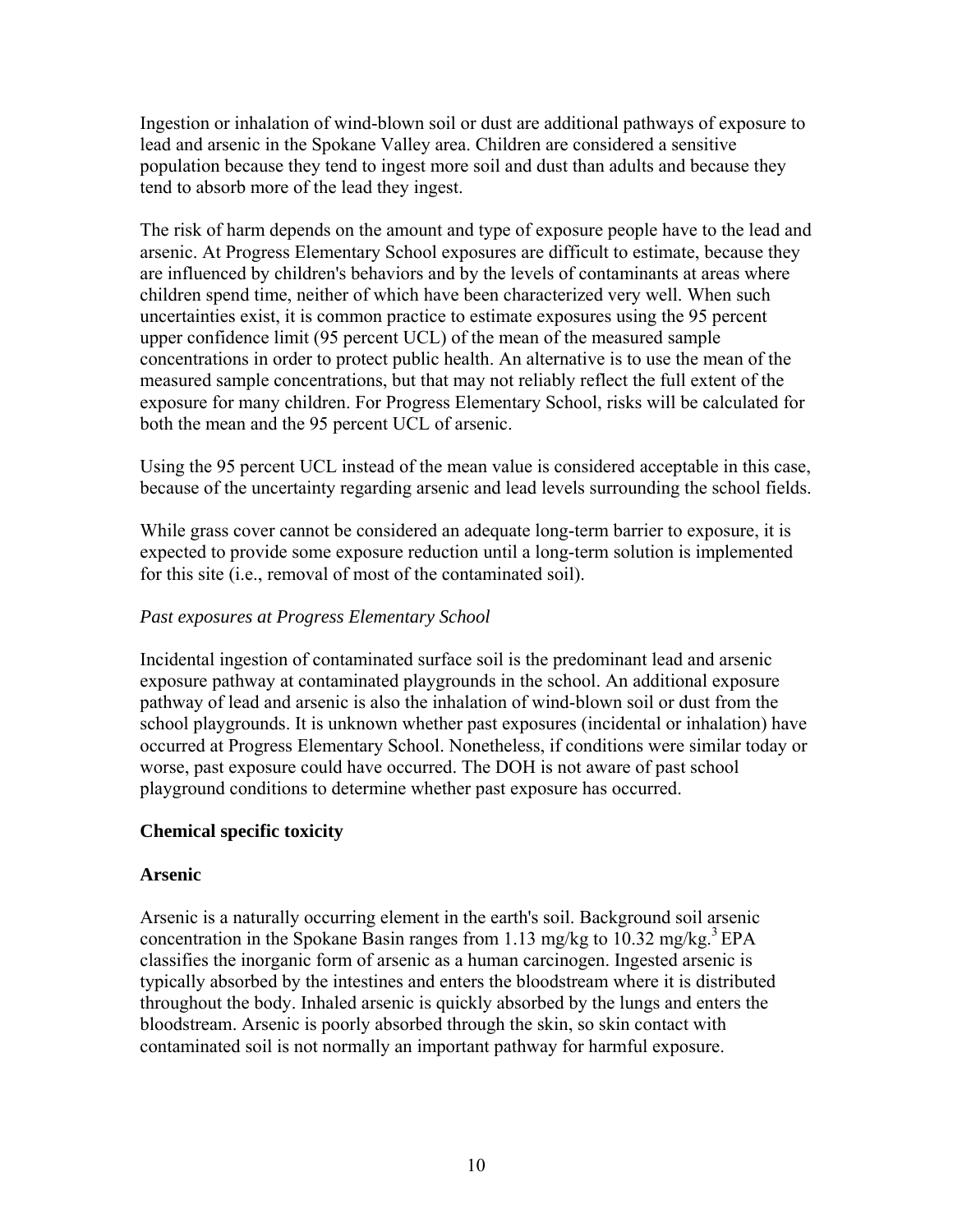#### *Cancerous effects*

Arsenic has been shown to increase people's risk of developing several types of cancer including lung, bladder, skin, kidney and liver cancer. This document describes cancer risk that is attributable to site-related contaminants in qualitative terms like high, low, very low, slight and no significant increase in cancer risk. These terms can be better understood by considering the population size required for site-related exposures to result in a single cancer case. For example, a low increase in cancer risk indicates an increased risk of about one cancer case per ten thousand persons exposed over a lifetime. A very low risk is about one cancer case per several tens of thousands exposed over a lifetime and a slight risk would require an exposed population of several hundreds of thousands to result in a single case. DOH considers cancer risk to be not significant when the estimated result is less than one cancer per one million exposed over a lifetime. The reader should note that these estimates are for excess cancers that might result in addition to those normally expected in an unexposed population.

EPA classifies arsenic as a Group A (known human) carcinogen by the oral and inhalation routes. The 95 percent UCL for arsenic in the soil (44 mg/kg) exceeds the ATSDR Cancer Risk Evaluation Guide (CREG) of 0.5 mg/kg. An exposure dose was calculated for a child over a 5-year exposure period with five days a week exposure at the site (180 days per year). The calculated theoretical increased cancer risk for such an exposure is estimated at about 3 additional cancers in a population of 100,000 persons (school-age children of 5 to 6 and 7 to 12 years old) (Appendix A, Table A3). DOH considers this to be a low increased cancer risk over a short period of time (6 months - 180 days - corresponds to the school instructional calendar). The cancer risk for an adult teacher or neighborhood adult playground user would be approximately 2 cancers in a population of 100,000 persons, also considered a low increased cancer risk.

The true cancer risks at this site cannot be determined due to variability and uncertainty in several parameters. The calculated risks are estimates based on available information and could be higher or lower than the true risk.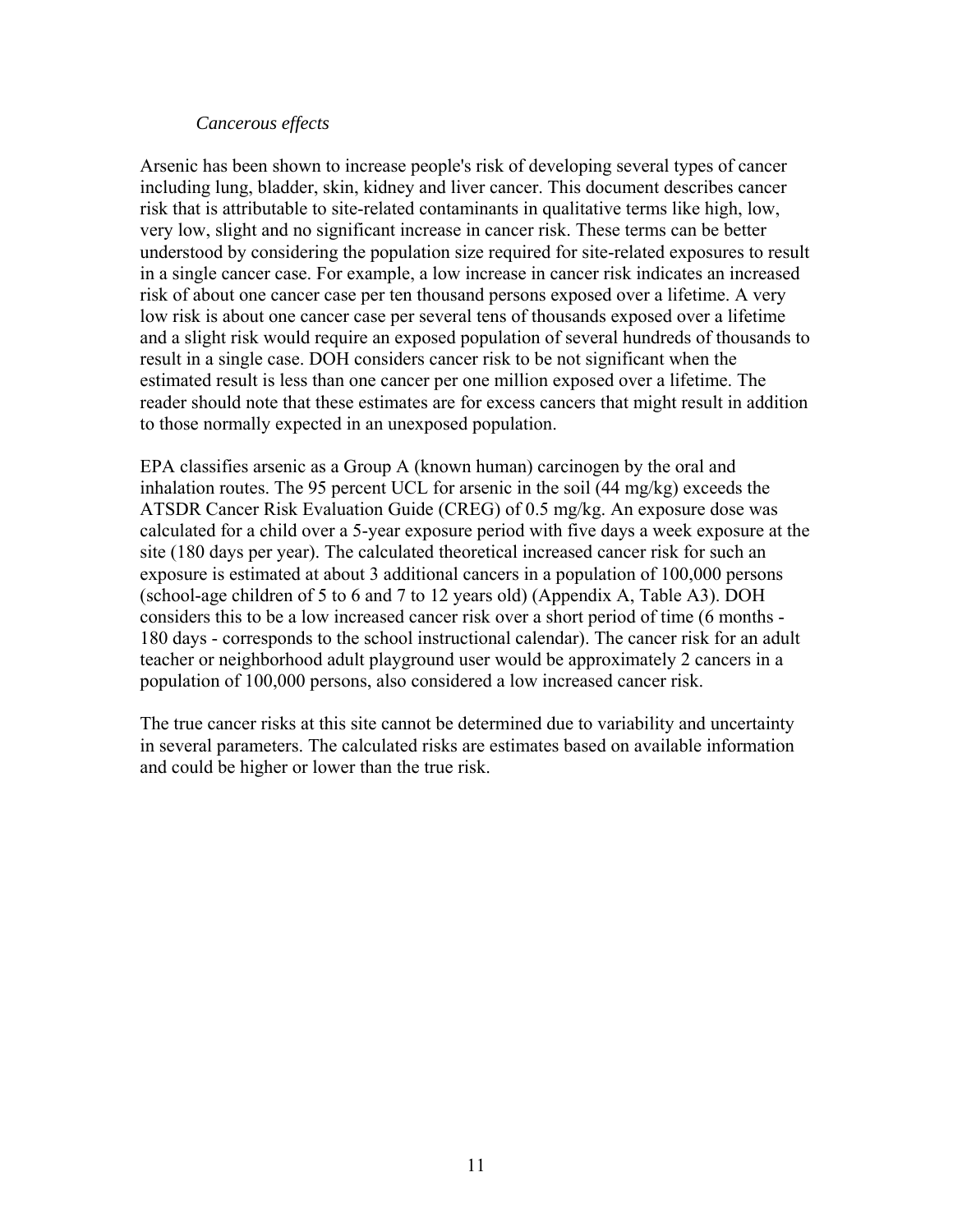#### *Uncertainty*

Although there is some uncertainty surrounding the magnitude of the carcinogenic potential of arsenic, there is a strong scientific basis for choosing a slope factor that is different from the value (1.5 per mg/kg-day) currently listed in the EPA IRIS database. Several recent reviews of the literature have evaluated bladder and lung cancer endpoints instead of skin cancer (which is the endpoint used for the current IRIS value):

- National Research Council  $(2001)^4$
- EPA Office of Drinking Water  $(2001)^5$
- Consumer Product Safety Commission (2003)<sup>6</sup>
- EPA Office of Pesticide Programs  $(2003)^7$
- California Office of Environmental Health Hazard Assessment  $(2004)^8$
- EPA IRIS Review Draft for the SAB  $(2005)^9$

Information provided in these reviews allows the calculation of slope factors for arsenic which range from 0.4 to 23 per mg/kg-day (but mostly greater than 3.7). The recent EPA IRIS review draft presented a slope factor for combined lung and bladder cancer of 5.7 per mg/kg-day. The slope factor calculated from the work by the National Research Council is about 21 per mg/kg-day. These slope factors could be higher if the combined risk for all arsenic-associated cancers (bladder, lung, skin, kidney, liver, etc.) were evaluated. For this Health Consultation, DOH used a slope factor of 5.7 per mg/kg-day, which appears to reflect EPA's most recent assessment.

#### *Child Health Considerations*

Children's school exposure scenarios were evaluated in this document to determine if children's exposure were of public health concern. ATSDR and DOH recognize infants and children are susceptible to developmental toxicity that can occur at levels much lower than those causing other types of toxicity. Infants and children are also more vulnerable to exposures than adults. The following factors contribute to this vulnerability at this site:

- Children are more likely to play in contaminated outdoor areas.
- Children often bring food into contaminated areas, resulting in hand-to-mouth activities.
- Children are smaller and receive higher doses of metals exposure per body weight.
- Children are shorter than adults, therefore they have a higher possibility to breathe in dust and soil.
- Fetal and child exposure to lead can cause permanent damage during critical growth stages.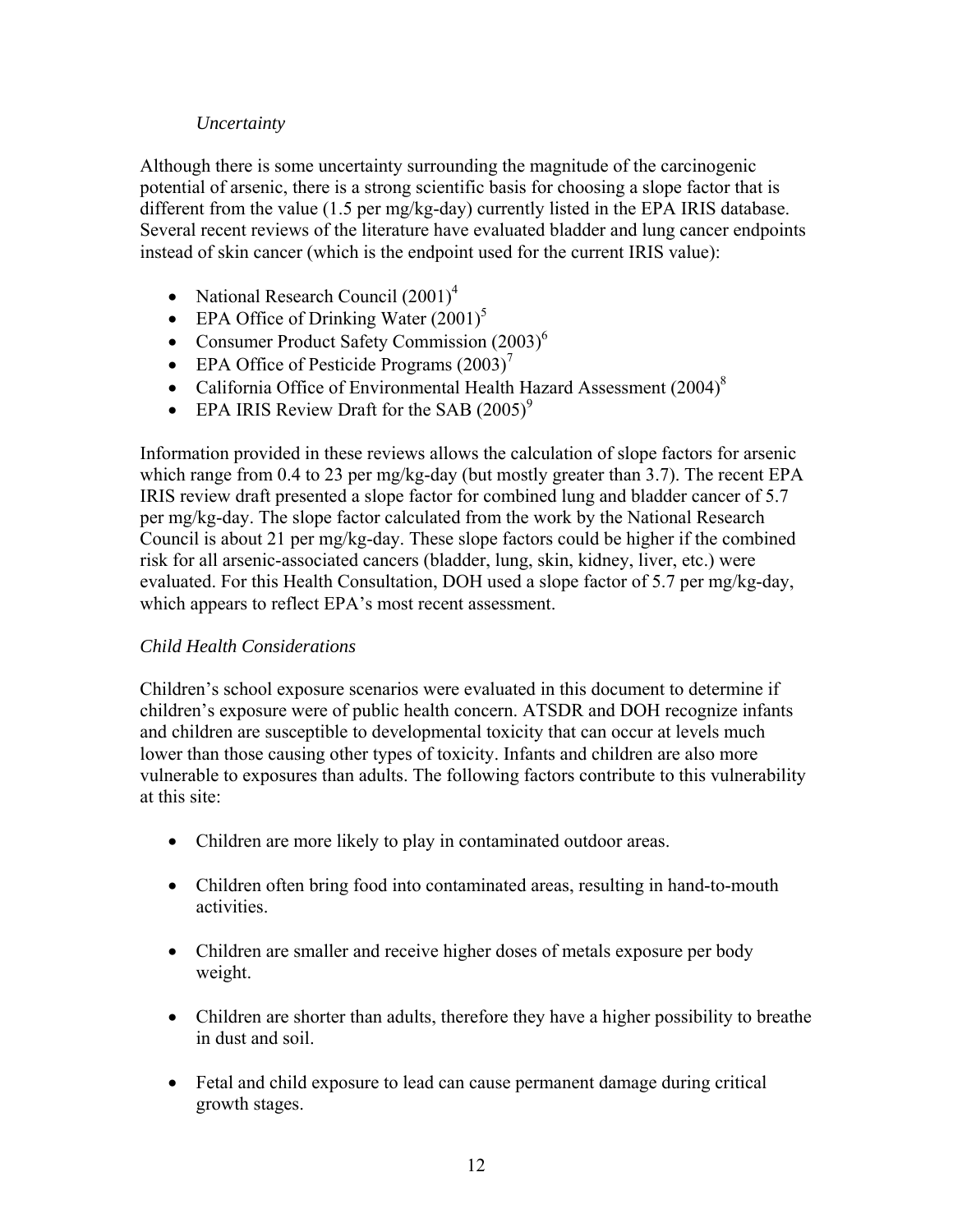These unique vulnerabilities of infants and children demand special attention in communities with contamination of their water, food, soil or air. Children's health was considered in the writing of this health consultation and the exposure scenarios treated children as the most sensitive population being exposed.

It is expected that children will be present throughout the school year and may use the outdoor playgrounds and other facilities even when school is not in session. Children's activities on the school property and residential homes may result in frequent, significant exposure to soil contaminants. The implementation of interim remedial actions at the site will help reduce or prevent children from making contact with the contaminated soil that remains on-site. However, children, who are most susceptible to the contamination, may also be exposed at home where potentially high levels of lead and arsenic may be present in the soil.

## **Conclusions**

Based on available information contained in this health consultation, DOH has reached the following conclusions:

- 1. Concentrations of arsenic in soil at Progress Elementary School exceed healthbased comparison values including MTCA cleanup levels.
- 2. Although some students and staff are likely to be exposed to contaminated soil on the property, the health risks from this exposure, while not zero, are expected to be relatively low. However, because arsenic concentrations and estimated cancer risks exceed the goals specified by the health-based MTCA soil arsenic cleanup level, prudent public health measures centered on prevention are needed to ensure the continued protection of public health.
- 3. Ecology has chosen to be proactive and reduce risks to children by remediating soil lead and arsenic contamination. DOH supports this decision because reduction of exposure by cleaning up releases of hazardous materials is preferable to treating preventable illnesses after they occur. This cleanup effort for schools is part of the Governor's "Healthy Washington" initiative. DOH is working in partnership with Ecology to address environmental cleanup actions and long-term health risks when children play in contaminated soils.
- 4. Data are unavailable for additional exposure scenarios such as those at home and child day cares for the same children who attend this school. It is likely that some homes near the school were built on old orchard lands and the yards could have elevated levels of arsenic and lead. The full extent of soil contamination in residential areas that Progress Elementary School serves is unknown, because these areas have not been sampled. Consequently, DOH is unable to evaluate the added risks from lead and arsenic contamination in residential areas that may have been built on old orchard lands.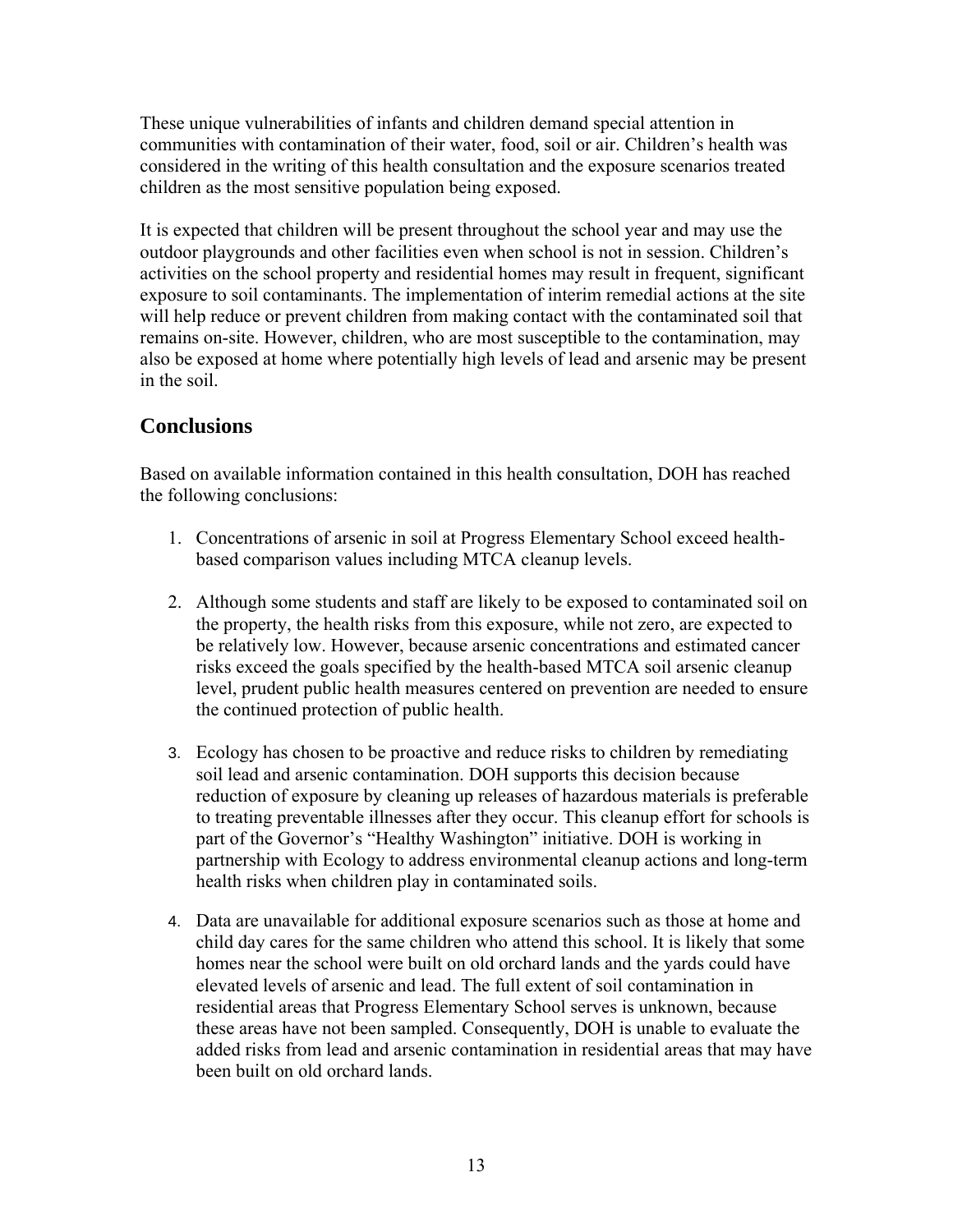## **Recommendations**

- 1. The health risks of children playing in contaminated soil at Progress Elementary School are relatively low. However, because arsenic concentrations are higher than Washington's health-protective cleanup levels, recommendations to reduce exposure are considered prudent public health practice.
- 2. DOH recommends discouraging children from playing in areas that have bare soil or that are known to have higher concentrations of lead and arsenic.

DOH is available to assist the school to conduct outreach and education activities, as appropriate, and provide concerned citizens with health education information. These activities may include a poster presentation to be displayed at a public location, sitespecific fact sheets, or attendance at public meetings. Materials and activities will be appropriate for the age and education level of the intended audience.

## **Public Health Action Plan**

- 1. The Department of Ecology is available to assist the school district with the implementation of remedial activities to reduce exposure of kids to contaminants on-site.
- 2. DOH, Spokane Regional Health District and school officials will conduct outreach and education activities, as appropriate, to provide concerned citizens with health education information. These activities may include a poster presentation to be displayed at a public location, site-specific fact sheets, or attendance at public meetings. Materials and activities will be appropriate for the age and education level of the intended audience.
- 3. Exposure to contaminants at the school and residential properties can be reduced if children and adults follow the soil safety guidelines below.
- Use plenty of soap and water
	- o Wash your hands after playing or working outside, especially before eating.
	- o Launder heavily soiled clothing separately.
	- o Wash children's toys, bedding and pacifiers frequently.
- Garden safely
	- o Wear gloves while gardening and wash vegetables before eating them.
	- o Cover up exposed soil in your yard by growing grass on it or cover with mulch.
	- o Avoid muddy soil that cling to clothing, toys, shoes, hands or feet.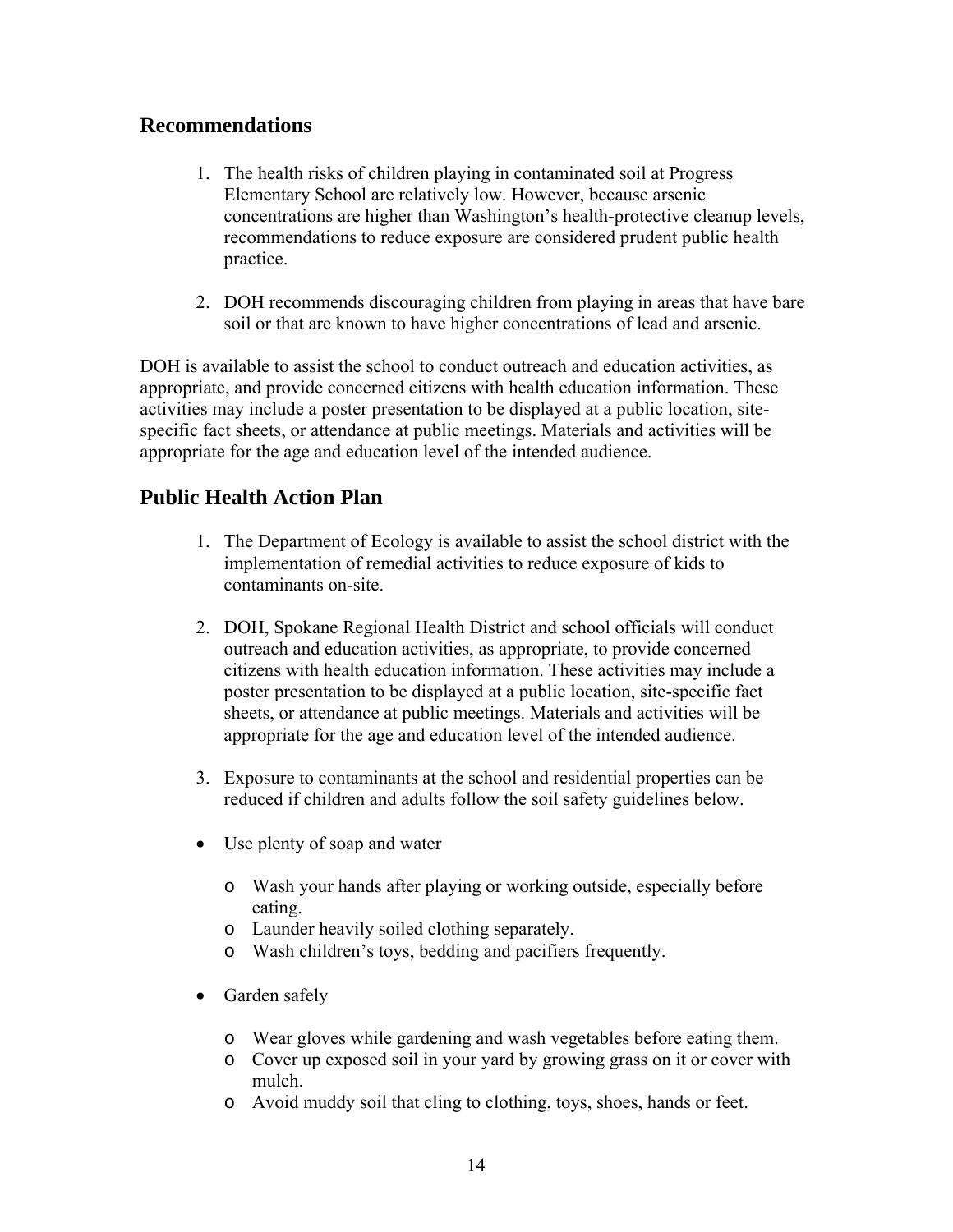- Mop, dust and vacuum
	- o Wash anything that has come in contact with soils before entering your home.
	- o Implement regular damp mopping to avoid breathing indoor housedust.
	- o Vacuum carpets and rugs frequently, plus wet mop and/or wet dust all other surfaces in your home.
	- o Remove shoes before entering your home to avoid tracking soil into your house.
- Keep pets clean
	- o Wipe down pets before you let them inside.
	- o Keep your pets clean. Brush and bathe them regularly.
	- o Restrict your pets to areas of your home that are free from carpeting and upholstery. Give pets their own sleeping spots.
- Eat a healthy diet
	- o Eat healthy. Foods that contain the daily recommended amounts of iron and calcium help to decrease the absorption of lead.
	- o Prevent children from eating dirt.

This information will be distributed to parents and community residents living within the school boundaries of Progress Elementary School. The school district and DOH will notify them about these simple steps to reduce and limit exposure to soils at school and at home.

• DOH will be available to consult on the appropriateness and efficacy of future remedial actions.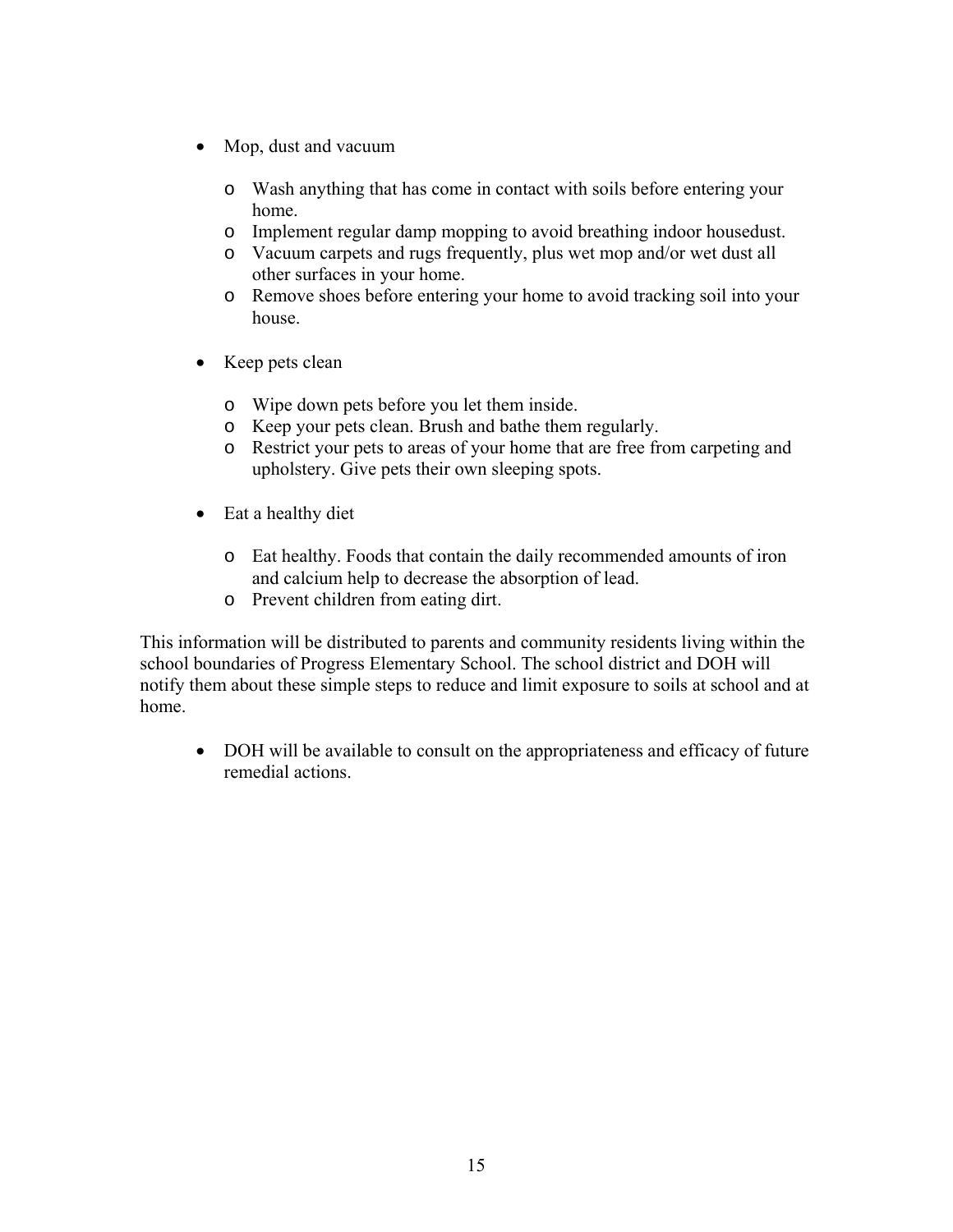

**Figure 2.** Map of Progress Elementary School, Spokane, Washington.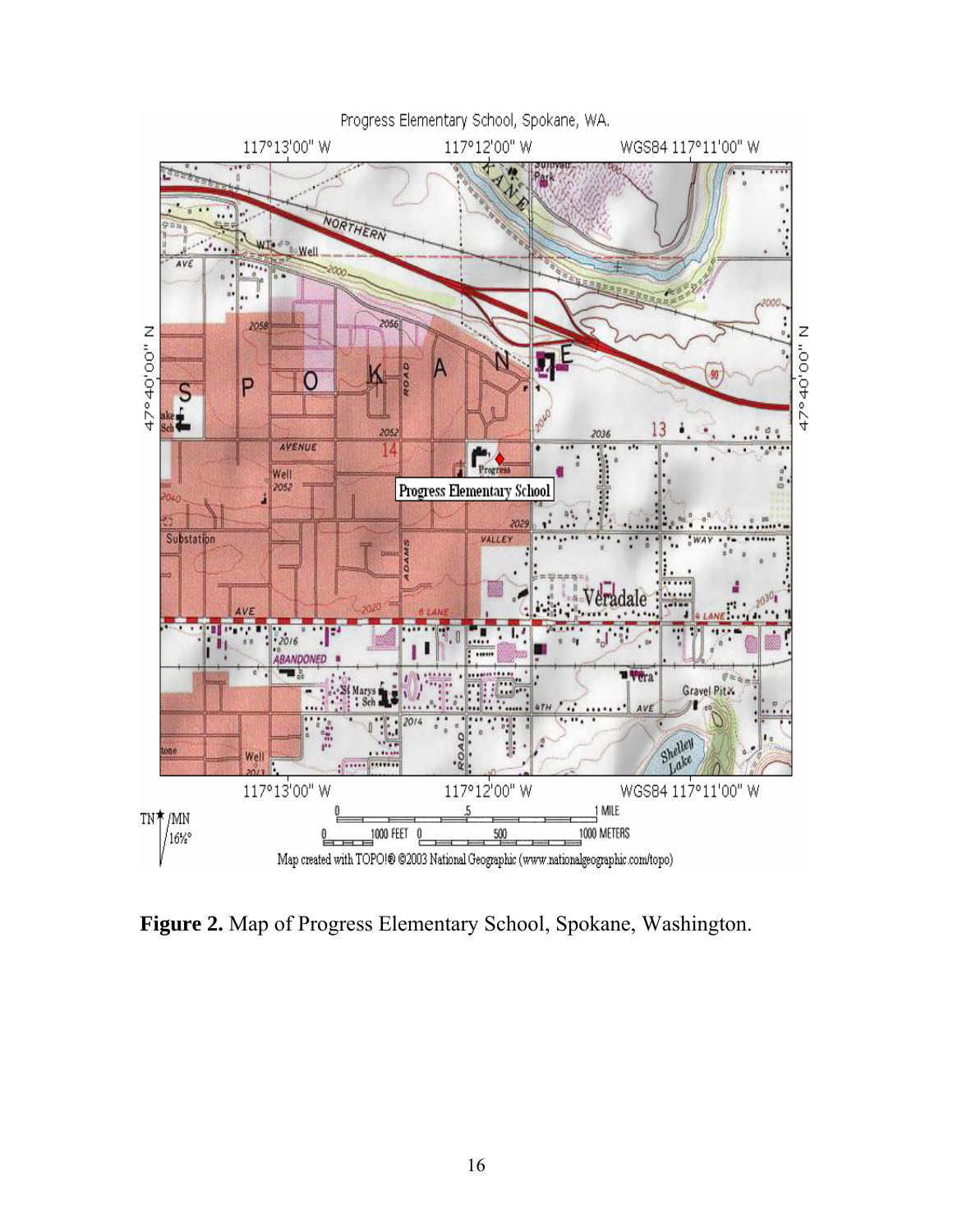

**Figure 3.** Aerial photo of Progress Elementary School, Spokane, Washington.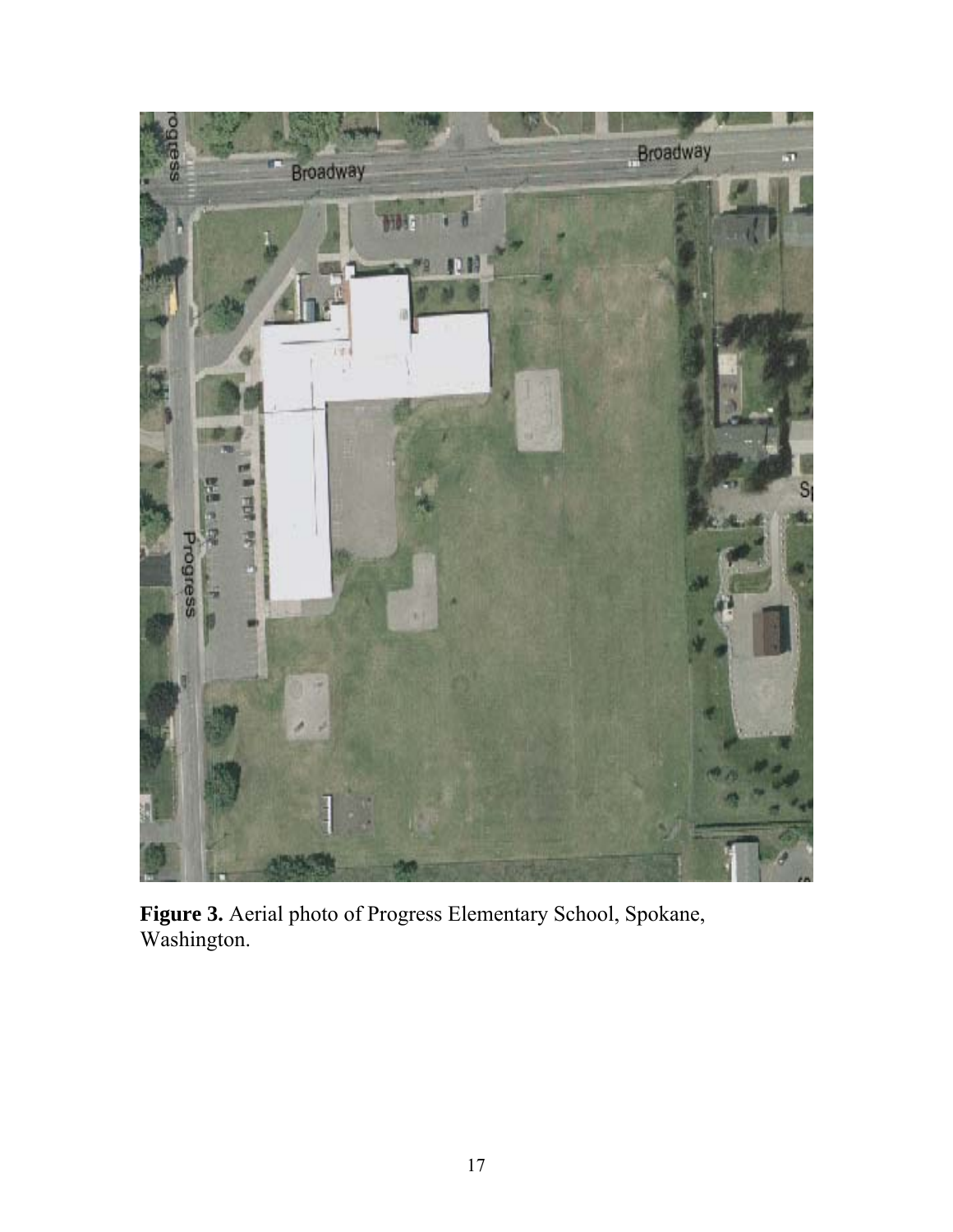## **Preparer of Report**

Elmer Diaz, Health Assessor Site Assessments Section Office of Environmental Health Assessments Washington State Department of Health

#### **Designated Reviewer**

Wayne Clifford, Manager Site Assessments Section Office of Environmental Health Assessments Washington State Department of Health

#### **ATSDR Technical Project Officer**

Robert Knowles, Commander U.S. Public Health Service National Centers for Environmental Health Agency for Toxic Substances and Disease Registry Division of Health Assessment and Consultation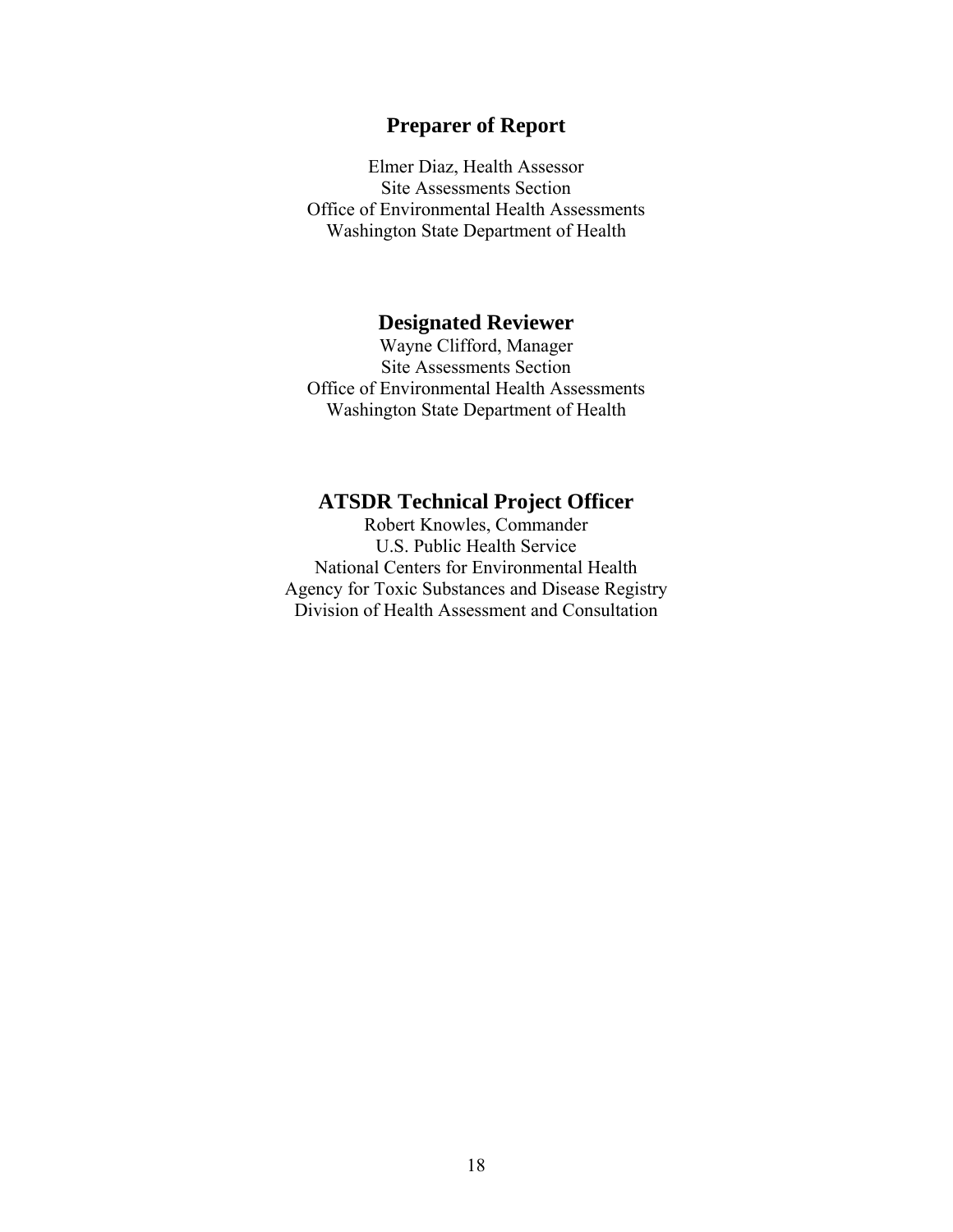#### **Reference**

- 1. Washington State Department of Ecology. 2003. Area-Wide Soil Contamination Task Force Report. http://www.ecy.wa.gov/programs/tcp/area\_wide/Final-Report/PDF/TF-Report-final.pdf
- 2. National Toxicology Program, Department of Heath and Human Services. 11<sup>th</sup> Report on Carcinogens (RoC), Lead and Lead Compounds. 1-31-2005. 11th.
- 3. Toxics Cleanup Program Washington State Department of Ecology. Natural Background Soil Metals Concentrations in Washington State. 2004. 94-115.
- 4. National Research Council. Arsenic in Drinking Water: 2001 Update. 2001.
- 5. U.S. Environmental Protection Agency. National Primary Drinking Water Regulations; Arsenic and Clarifications to Compliance and New Source Contaminants Monitoring; Final Rule. 1-16-2001.
- 6. Consumer Product Safety Commission. Briefing Package. Staff Recommendation to Ban Use of Chromated Copper Arsenate (CCA)-Treated Wood in Playground Equipment (Petition HP 01-3). 2-1-2003.
- 7. U.S. Environmental Protection Agency. A probabilistic Risk Assessment for Children Who Contact CCA-Treated Playsets and Decks. 11-10-2003.
- 8. California Environmental Protection Agency. Public Health Goals for Arsenic in Drinking Water. 4-1-2004.
- 9. U.S.Environmental Protection Agency. 4-10-1998. Integrated Risk Information System, Arsenic, Inorganic. http://www.epa.gov/iris/subst/0278.htm
- 10. U.S.Environmental Protection Agency. Child-Specific Exposure Factors Handbook. 1-9-2002. EPA-600-P-00-002B.
- 11. Environmental Protection Agency. 2004. Risk Assessment Guidance for Superfund Volume I: Human Health Evaluation Manual (Part E, Supplemental Guidance for Dermal Risk Assessment). http://www.epa.gov/oswer/riskassessment/ragse/pdf/2004\_1101\_part\_e.pdf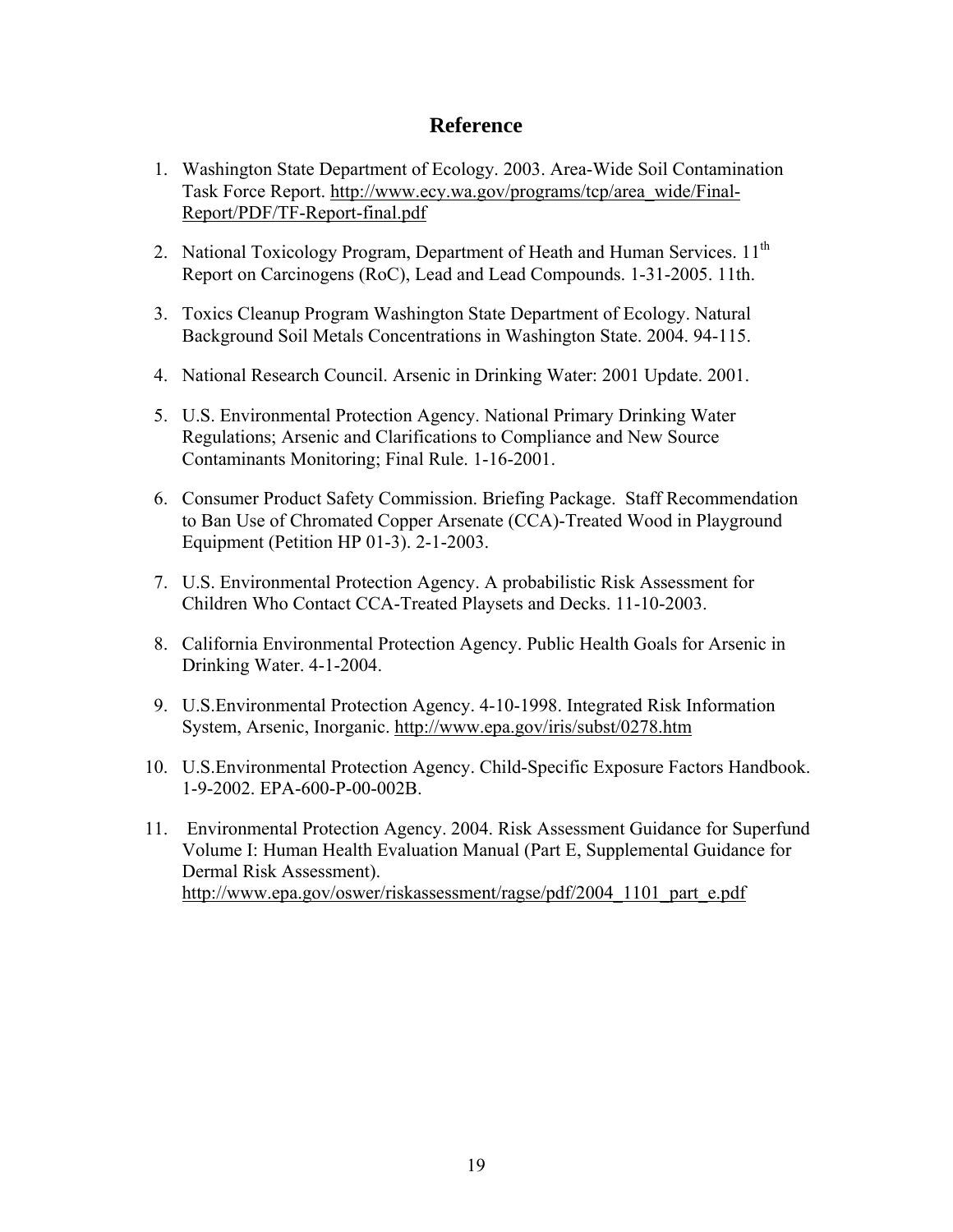#### **Appendix A**

This section provides calculated exposure doses and assumptions used for exposure to chemicals in soil at the Progress Elementary School site. Three different exposure scenarios were developed to model exposures that might occur at the site. These scenarios were devised to represent exposures to 1) a child (5-12 yrs old) and 2) an adult teacher. The following exposure parameters and dose equations were used to estimate exposure doses from direct contact with chemicals in soil.

**Exposure to chemicals in soil via ingestion, inhalation, and dermal absorption.** 

#### **Total dose (non-cancer) = Ingested dose + inhaled dose + dermally absorbed dose**

#### **Ingestion Route**

 $Dose_{(non\text{-}cancer \,(mg/kg\text{-}day))} = \underline{C \times CF \times IR \times EF \times ED}$  $BW \times AT_{non-cancer}$ 

Cancer Risk =  $C x CF x IR x EF x CPF x ED$  $BW \times AT_{\text{cancer}}$ 

#### **Dermal Route**

Dermal Transfer (DT)= C x AF x ABS x AD x CF ORAF

 $Dose_{(non-cancer (mg/kg-day))} = DT x SA x EF x ED$  $\overline{BW}$  x  $AT$ <sub>non-cancer</sub>

Cancer Risk =  $DT x SA x EF x CPF x ED$  $BW \times AT_{\text{cancer}}$ 

#### **Inhalation of Particulate from Soil Route**

Dose<sub>non-cancer (mg/kg-day)</sub> =  $C \times SMF \times HIR \times EF \times ED \times 1/PEF$  $BW \times AT_{non-cancer}$ 

Cancer Risk =  $C x$  SMF x IHR x EF x ED x CPF x 1/PEF  $BW \times AT_{cancer}$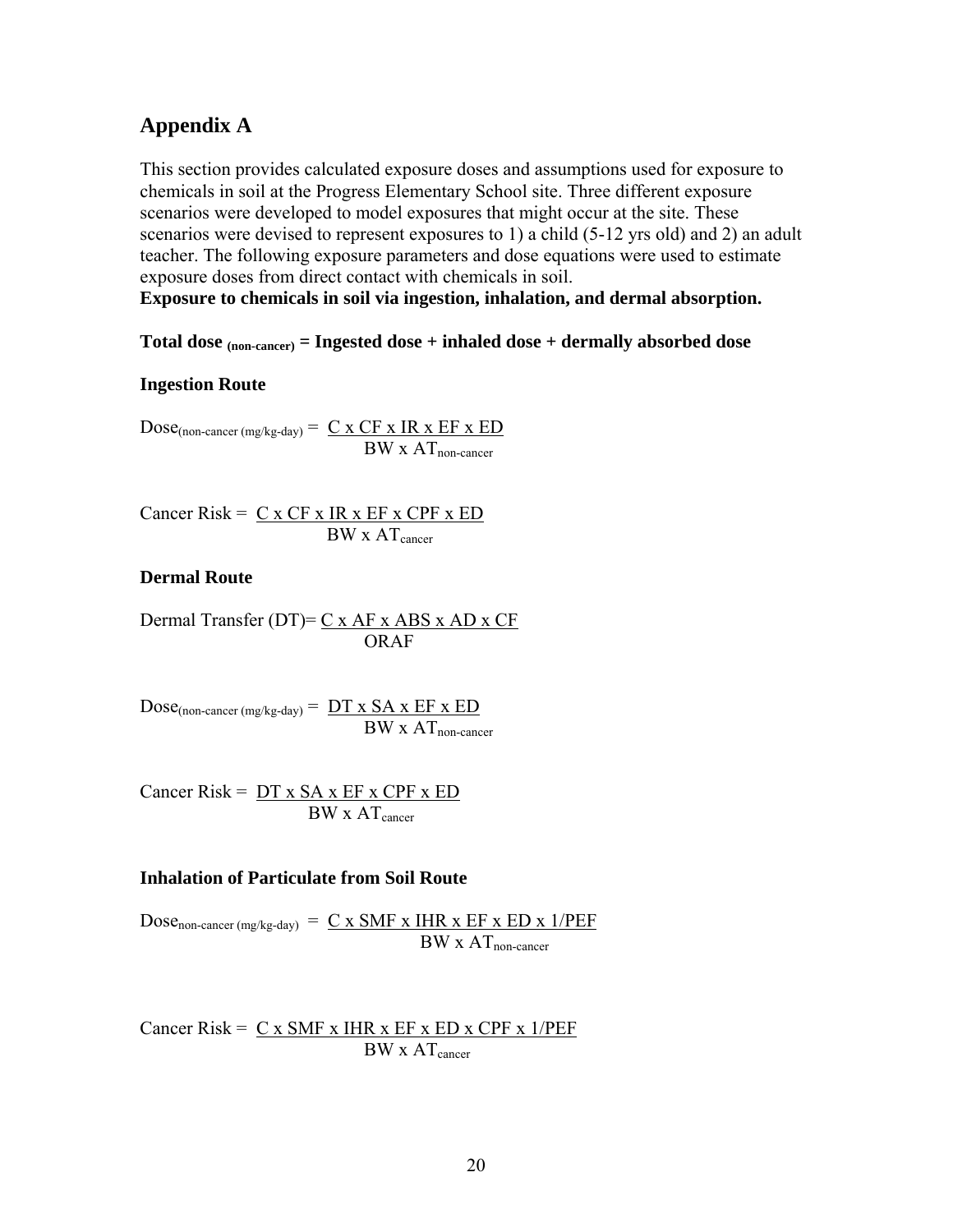| <b>Parameter</b>                                            | <b>Value</b>          | Unit                       | <b>Comments</b>                                                                          |  |
|-------------------------------------------------------------|-----------------------|----------------------------|------------------------------------------------------------------------------------------|--|
| Concentration (C)                                           | 44 and 40             | mg/kg                      | 95% UCL detected value, and mean value<br>respectively                                   |  |
| Conversion Factor (CF)                                      | 0.000001              | kg/mg                      | Converts contaminant concentration from<br>milligrams (mg) to kilograms (kg)             |  |
| Ingestion Rate $(IR)$ – adult                               | 50                    |                            |                                                                                          |  |
| Ingestion Rate $(IR)$ – older child $(5-6)$<br>yrs. old)    | 200                   | mg/day                     | Exposure Factors Handbook <sup>10</sup>                                                  |  |
| Ingestion Rate $(IR)$ – child $(7-12 \text{ yrs.})$<br>old) | 100                   |                            |                                                                                          |  |
| <b>Exposure Frequency (EF)</b>                              | 180                   | days/year                  | Average days in school year                                                              |  |
| <b>Exposure Duration (Ed)</b>                               | $(5-6, and 7-$<br>12) | years                      | Number of years at school (child, elementary<br>school age child, adult - teacher).      |  |
| Body Weight (BW) - adult                                    | 70                    |                            | Adult mean body weight                                                                   |  |
| Body Weight (BW) – older child (5-<br>6 and 7-12 yrs. old)  | 21 and 35             | kg                         | Older child mean body weight $10$                                                        |  |
| Body Weight $(BW)$ – child $(0.5 -4)$<br>yrs. old)          | 12                    |                            | 0.5-4 year-old child average body weight                                                 |  |
| Surface area (SA) - adult                                   | 5700                  |                            |                                                                                          |  |
| Surface area (SA) – older child                             | 2900                  | $\text{cm}^2$              | Risk Assessment Guidance (EPA) <sup>11</sup>                                             |  |
| Surface area (SA) - child                                   | 2900                  |                            |                                                                                          |  |
| Averaging Time <sub>non-cancer</sub> (AT)                   | 730, 2190,<br>5293    | days                       | 8 years (K-5 grades), and adult                                                          |  |
| Averaging Time <sub>cancer</sub> (AT)                       | 27375                 | days                       | 75 years                                                                                 |  |
| Cancer Potency Factor (CPF)                                 | 5.7E+00               | $mg/kg$ -day <sup>-1</sup> | CPF are presented in Table B3                                                            |  |
| 24 hr. absorption factor (ABS)                              | 0.03                  | unitless                   | Source: EPA Chemical Specific<br>Arsenic $-0.03$<br>Inorganic $-0.001$<br>Organic - 0.01 |  |
| Oral route adjustment factor (ORAF)                         | $\mathbf{1}$          | unitless                   | Non-cancer (nc) / cancer (c) - default                                                   |  |
| Adherence duration (AD)                                     | $\mathbf{1}$          | days                       | Source: EPA                                                                              |  |
| Adherence factor (AF)                                       | 0.2                   | mg/cm <sup>2</sup>         | Child, older child                                                                       |  |
|                                                             | 0.07                  |                            | Adult                                                                                    |  |
| Inhalation rate (IHR) - adult                               | 15.2                  |                            |                                                                                          |  |
| Inhalation rate $(IHR)$ – older child                       | 14                    | $m^3$ /day                 | Exposure Factors Handbook <sup>10</sup>                                                  |  |
| Inhalation rate (IHR) - child                               | 8.3                   |                            |                                                                                          |  |
| Soil matrix factor (SMF)                                    |                       | unitless                   | Non-cancer (nc) / cancer (c) - default                                                   |  |
| Particulate emission factor (PEF)                           | $1.45E + 7$           | $m^3/kg$                   | <b>Model Parameters</b>                                                                  |  |

**Table A1.** Exposure Assumptions for exposure to arsenic in soil at Progress Elementary School site – Spokane, Washington.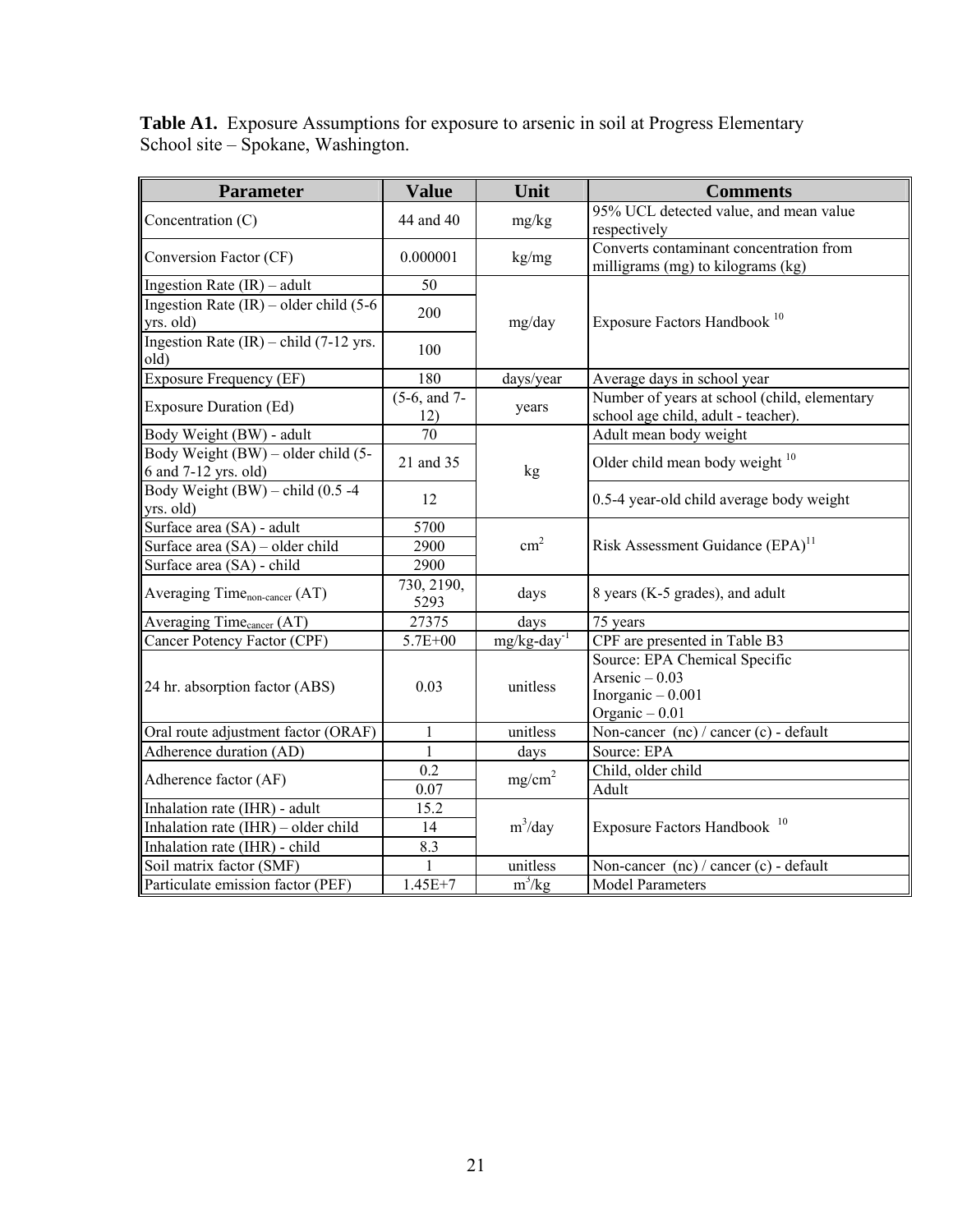#### **Soil Route of Exposure – Non-cancer**

**Table A2.** Non-cancer hazard calculations resulting from exposure to arsenic in soil at Progress Elementary School site (School-age children) – Spokane, Washington.

| Contami_ Concen | <b>tration</b><br>(mg/kg) | <b>Scenarios</b> |                                    | <b>Estimated Dose</b><br>(mg/kg/day) | <b>Total Dose</b> | <b>MRL</b>  | <b>Hazard</b> |      |
|-----------------|---------------------------|------------------|------------------------------------|--------------------------------------|-------------------|-------------|---------------|------|
| nant            |                           |                  | Incidental<br>Ingestion of<br>Soil | Dermal Contact<br>with Soil          |                   | (mg/kg/day) | quotient      |      |
|                 |                           | Child 5-6        | 1.88E-04                           | 1.63E-05                             | 2.04E-04          |             | 0.68          |      |
| Arsenic         | 39.6 <sup>a</sup>         | Child 7-12       | 5.64E-05                           | 9.81E-06                             | $6.62E-0.5$       |             | 0.22          |      |
|                 |                           | Adult            | 1.41E-05                           | 3.37E-06                             | 1.75E-05          |             | 0.06          |      |
|                 | 44.1 $^{\rm b}$           |                  | Child 5-6                          | 2.07E-04                             | 1.80E-05          | 2.25E-04    | $3E-4$        | 0.75 |
|                 |                           | Child 7-12       | 6.20E-05                           | 1.08E-05                             | 7.28E-05          |             | 0.24          |      |
|                 |                           | Adult            | 1.55E-05                           | 3.71E-06                             | 1.92E-05          |             | 0.06          |      |
|                 |                           |                  |                                    |                                      |                   |             |               |      |

<sup>a</sup> corresponds to the mean concentration value

**b** corresponds to the 95% UCL concentration value

#### **Soil Route of Exposure – Cancer**

**Table A3**. Cancer risk resulting from exposure to contaminants of concern in soil samples from Progress Elementary School site (School-age children) at – Spokane, Washington.

| Contaminant tion mean | Concentra | <b>EPA</b><br>cancer | <b>Cancer</b><br><b>Potency</b> | <b>Scenarios</b> |                                                                                                         |                | <b>Total Cancer</b><br><b>Risk</b> |
|-----------------------|-----------|----------------------|---------------------------------|------------------|---------------------------------------------------------------------------------------------------------|----------------|------------------------------------|
|                       | (mg/kg)   | Group                | Factor<br>$(mg/kg-day-1)$       |                  | <b>Increased Cancer Risk</b><br>Incidental<br>Ingestion of<br>with Soil<br>Soil<br>2.86E-05<br>2.57E-05 | Dermal Contact |                                    |
|                       |           |                      |                                 | Child $5-6$      |                                                                                                         | 2.48E-06       | 3.10E-05                           |
| Arsenic               | 39.6      | A                    | 5.7                             | Child 7-12       |                                                                                                         | 4.47E-06       | $3.02E-05$                         |
|                       |           |                      |                                 | Adult            | 1.55E-05                                                                                                | 3.71E-06       | 1.92E-05                           |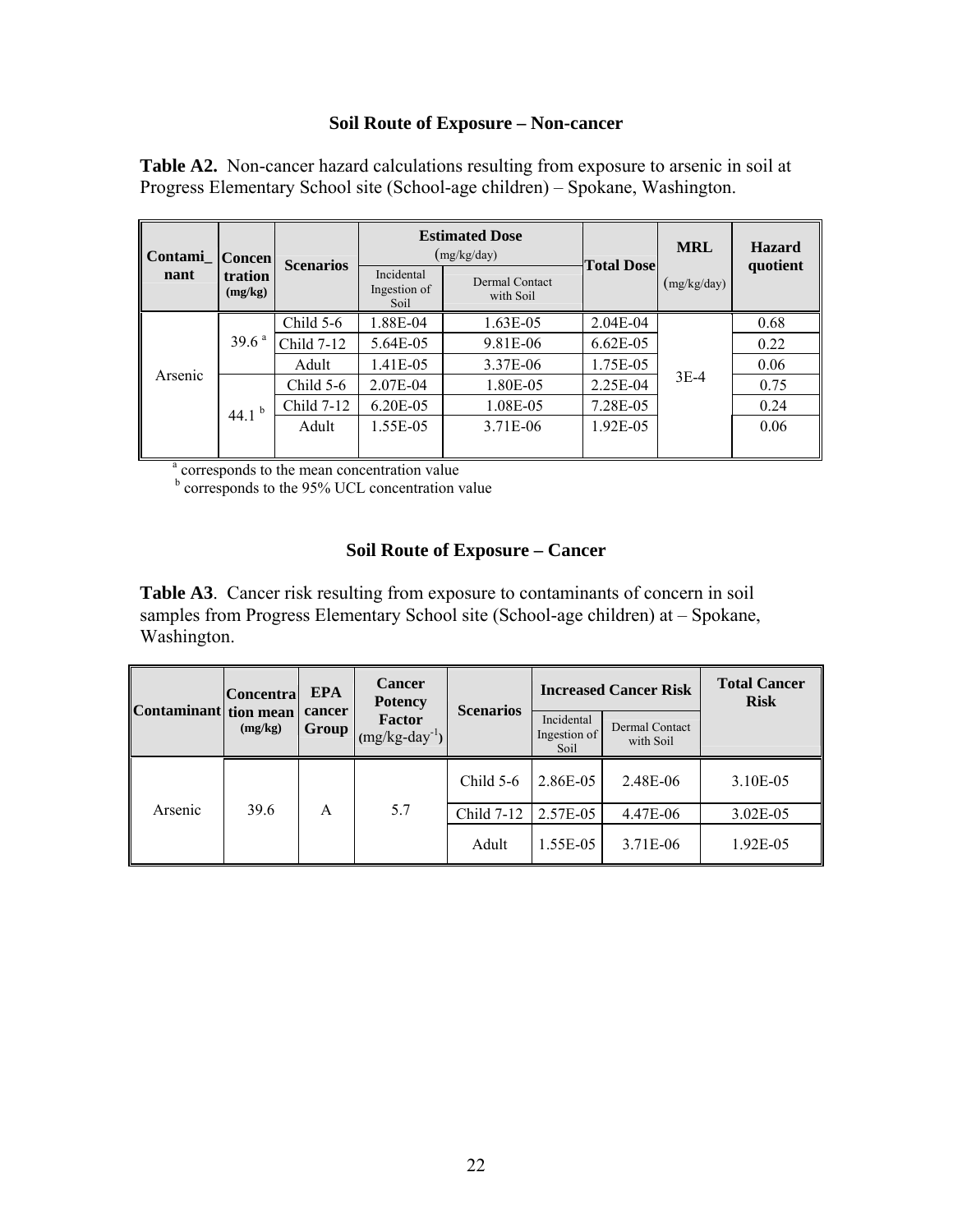| <b>Contaminant</b> | Concentra <br>tion UCL | <b>EPA</b><br>cancer | <b>Cancer</b><br><b>Potency</b> |                                                                                   |                             | <b>Increased Cancer Risk</b> | <b>Total Cancer</b><br><b>Risk</b> |
|--------------------|------------------------|----------------------|---------------------------------|-----------------------------------------------------------------------------------|-----------------------------|------------------------------|------------------------------------|
|                    | 95%<br>(mg/kg)         | <b>Group</b>         | Factor<br>$(mg/kg-day^{-1})$    | <b>Scenarios</b><br>Incidental<br>Ingestion of<br>Soil<br>3.14E-05<br>Child $5-6$ | Dermal Contact<br>with Soil |                              |                                    |
|                    |                        |                      |                                 |                                                                                   |                             | 2.73E-06                     | 3.41E-05                           |
| Arsenic            | 44                     | A                    | 5.7                             | Child 7-12                                                                        | 2.83E-05                    | 4.92E-06                     | 3.32E-05                           |
|                    |                        |                      |                                 | Adult                                                                             | 1.71E-05                    | 4.09E-06                     | 2.12E-05                           |